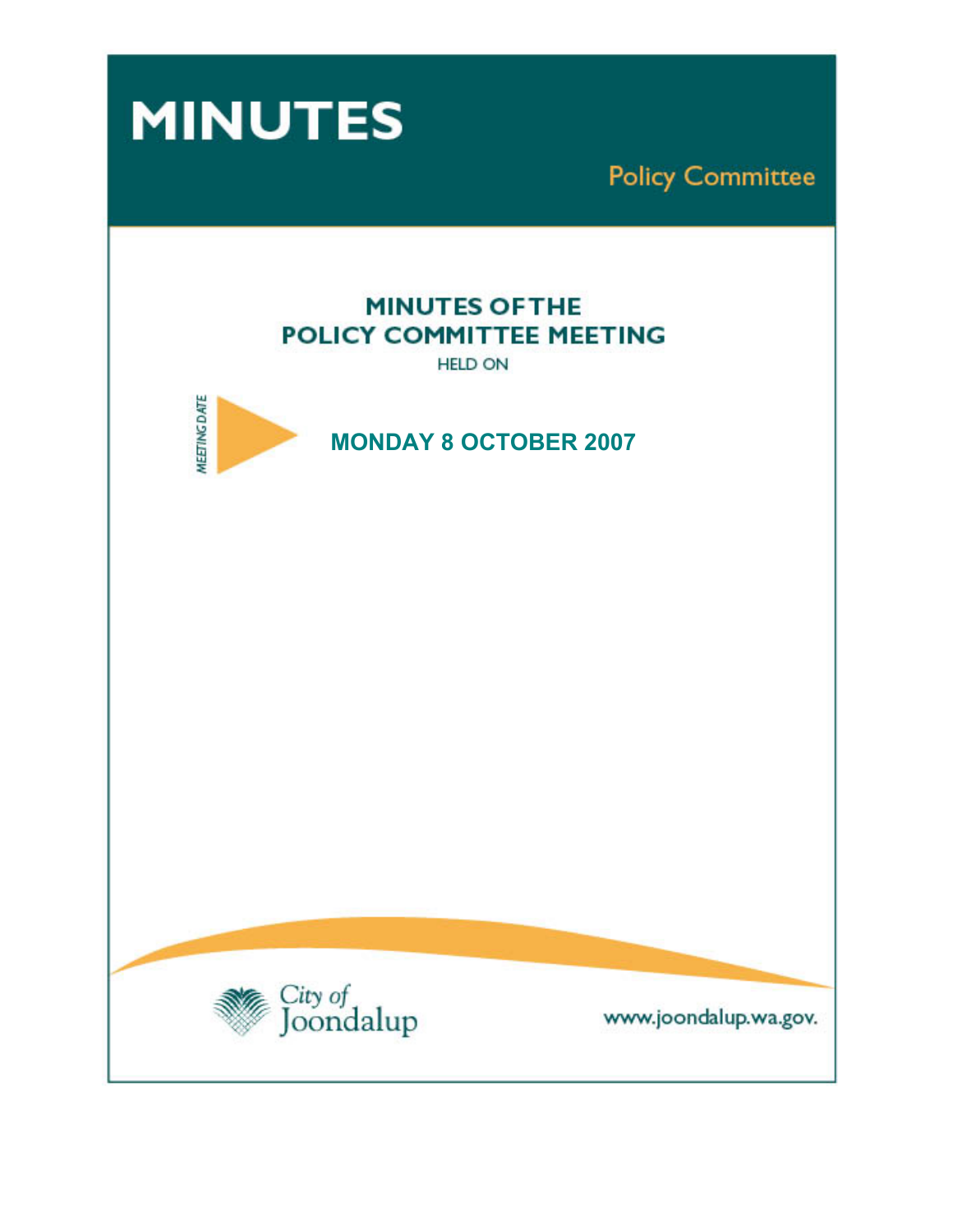# **CITY OF JOONDALUP**

## **MINUTES OF THE POLICY COMMITTEE MEETING HELD IN CONFERENCE ROOM 2, JOONDALUP CIVIC CENTRE, BOAS AVENUE, JOONDALUP ON MONDAY 8 OCTOBER 2007**

## **ATTENDANCE**

## **Committee Members:**

| Cr Kerry Hollywood      | <b>Deputy Presiding Person</b> | North Ward   |
|-------------------------|--------------------------------|--------------|
| Mayor Troy Pickard      |                                |              |
| Cr Marie Macdonald      |                                | Central Ward |
| <b>Cr Russ Fishwick</b> |                                | South Ward   |

#### **Officers:**

| Mr Garry Hunt      | <b>Chief Executive Officer</b>                              |  |
|--------------------|-------------------------------------------------------------|--|
| Mr Mike Smith      | Acting Director Governance and Strategy<br>to 2055 hrs      |  |
| Mr Chris Terelinck | Manager Approvals Planning and Environmental Services       |  |
| Mr Gavin Taylor    | Manager Leisure and Cultural Services                       |  |
| Ms Janet Harrison  | Acting Manager Marketing Communications and Council Support |  |

## **DECLARATION OF OPENING**

The Deputy Presiding Person declared the meeting open at 1908 hrs.

#### **APOLOGIES/LEAVE OF ABSENCE**

Apologies Cr Sue Hart Cr Steve Magyar

#### **CONFIRMATION OF MINUTES**

MINUTES OF THE POLICY COMMITTEE MEETING HELD ON 14 AUGUST 2007

**MOVED Cr Fishwick SECONDED Cr Macdonald that the minutes of the meeting of the Policy Committee held on 14 August 2007 be confirmed as a true and correct record.** 

#### **The Motion was Put and CARRIED (4/0) CARRIED (4/0)**

**In favour of the motion:** Crs Hollywood, Macdonald and Fishwick, and Mayor Pickard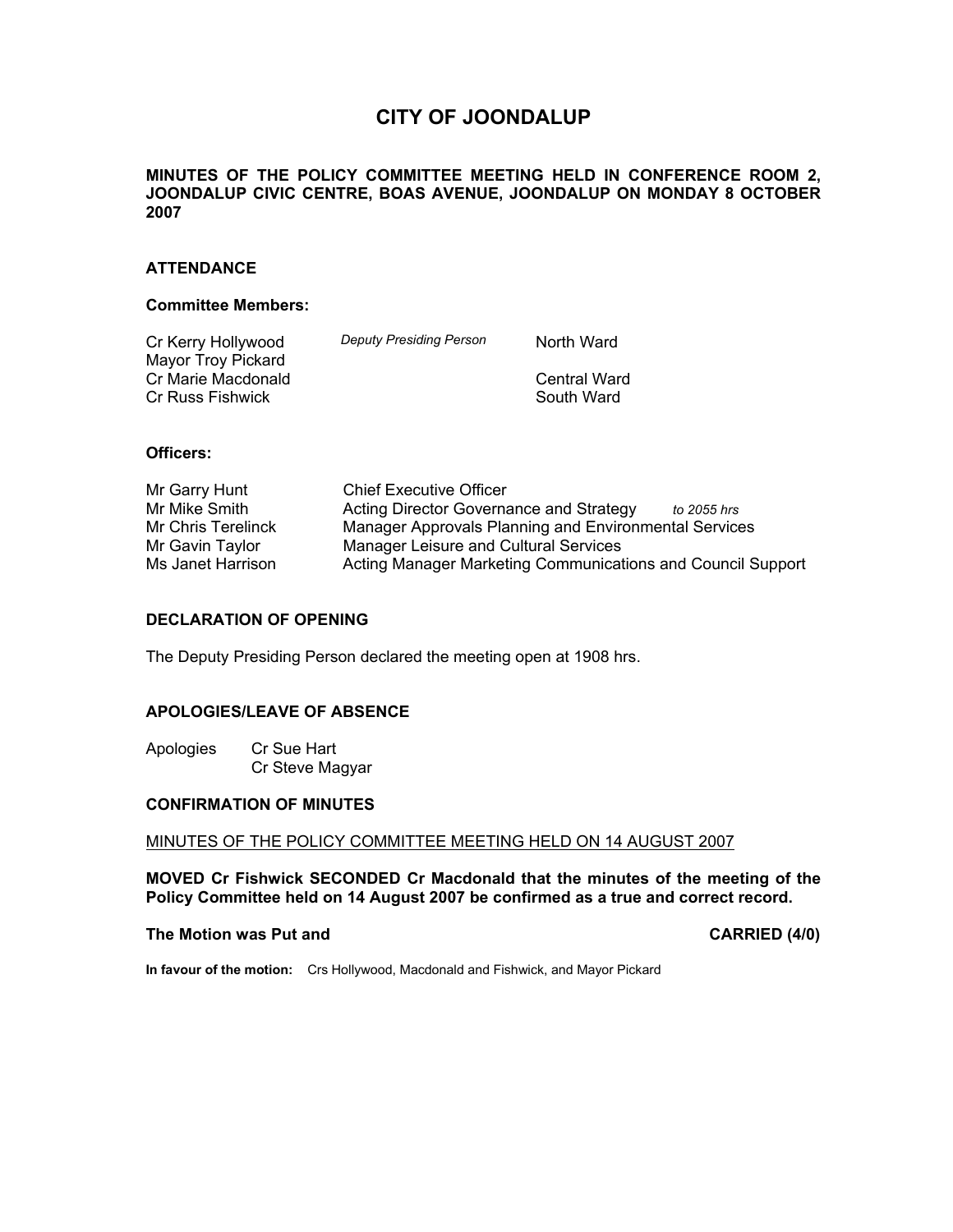## **ANNOUNCEMENTS BY THE DEPUTY PRESIDING PERSON WITHOUT DISCUSSION**

Nil.

#### **DECLARATIONS OF INTEREST**

Nil

## **IDENTIFICATION OF MATTERS FOR WHICH THE MEETING MAY SIT BEHIND CLOSED DOORS**

Nil.

#### **PETITIONS AND DEPUTATIONS**

Nil.

#### **REPORTS**

# **ITEM 1 POLICY COMMITTEE - TERMS OF REFERENCE – [26176]**

**WARD:** All

**RESPONSIBLE** Mr Ian Cowie **DIRECTOR:** Governance and Strategy

### **PURPOSE/EXECUTIVE SUMMARY**

To amend the existing Terms of Reference of the Policy Committee.

## **BACKGROUND**

Council endorsed the Policy Framework and City Policy 8.1 Review and Development of Policies in 2005.

Following a request by the Policy Committee on 14 August 2007 that the Terms of Reference be amended so that: -

 *"…both Council and City Policies are referred to the Policy Committee for recommendation and referral to Council…";*

consideration has been given to the effect of such an amendment on implementation of the following:

- The current Policy Framework
- City Policy 8.1 Review and Development of Policies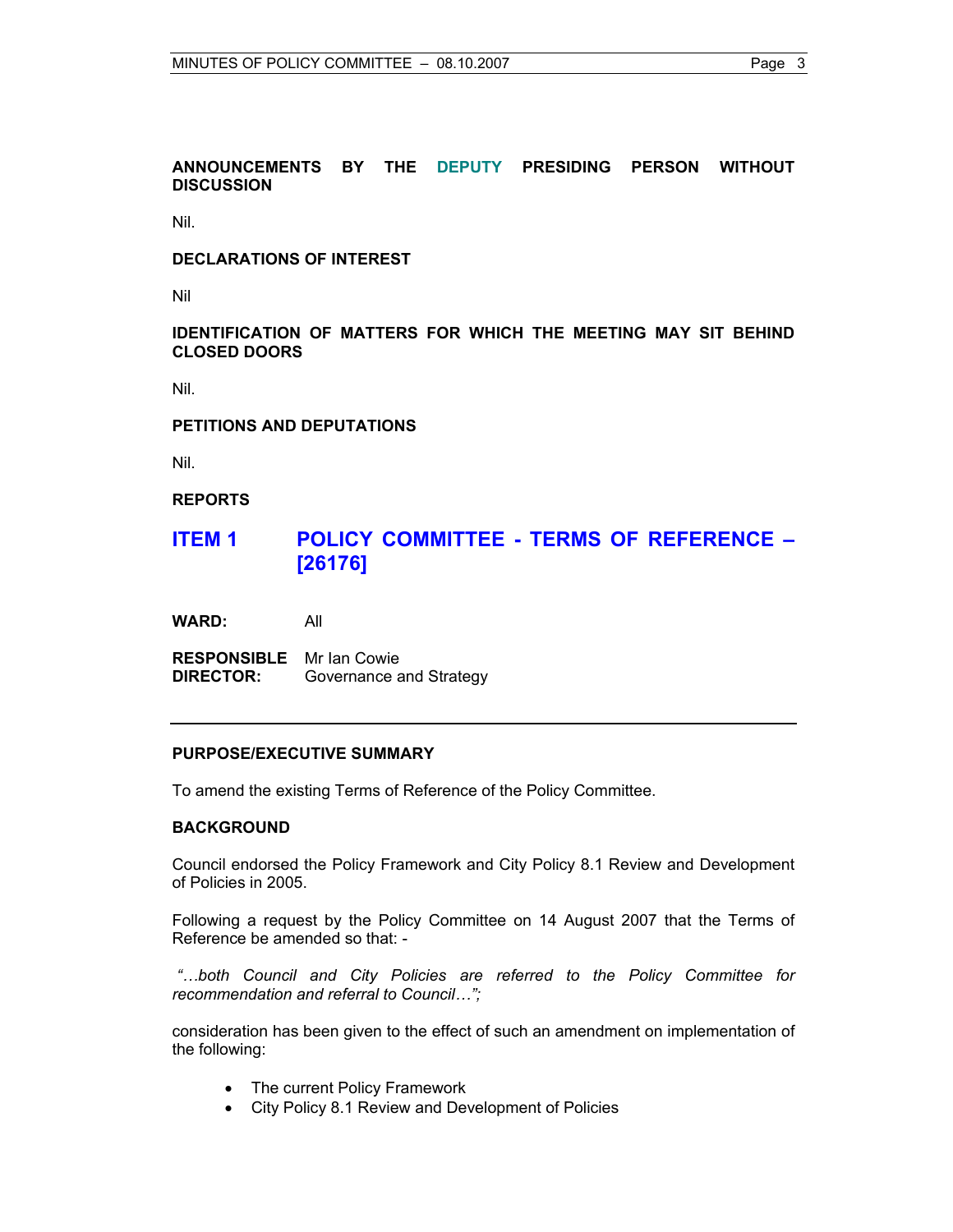The Policy Committee Terms of Reference are presently identified in City Policy 8.1 Review and Development of Policy as follows:

- To make recommendations to Council on the development and review of strategic (Council) policies to identify the direction of Council
- To initiate and formulate strategic (Council) policies
- To devise and oversee the method of development (level and manner of community consultation) for the development of strategic (Council) policies
- To review the Council Policy Governance Framework in order to ensure compliance with the provisions of the Local Government Act 1995

## **DETAILS**

To comply with the Policy Committee requirement that the Terms of Reference be amended to enable City policies to be brought before the Policy Committee, the following amendments are proposed for consideration: -

The Policy Committee will:

- Make recommendations to Council on the development and review of Council and City policies to identify the direction of Council.
- Initiate and request the formulation and drafting of both Council and City policies.
- Devise and oversee the method of development (level and manner of community consultation) for the development of Council and City policies.
- Review the Council Policy Framework in order to ensure compliance with the provisions of the Local Government Act 1995.

## **Link to Strategic Plan:**

Not applicable

## **Legislation – Statutory Provisions:**

Local Government Act 1995

#### **Risk Management considerations:**

Not applicable

## **Financial/Budget Implications:**

Not applicable

#### **Policy implications:**

If the proposed Terms of Reference are adopted, City Policy 8.1 will need to be revised to reflect that amendment.

## **Regional Significance:**

Not applicable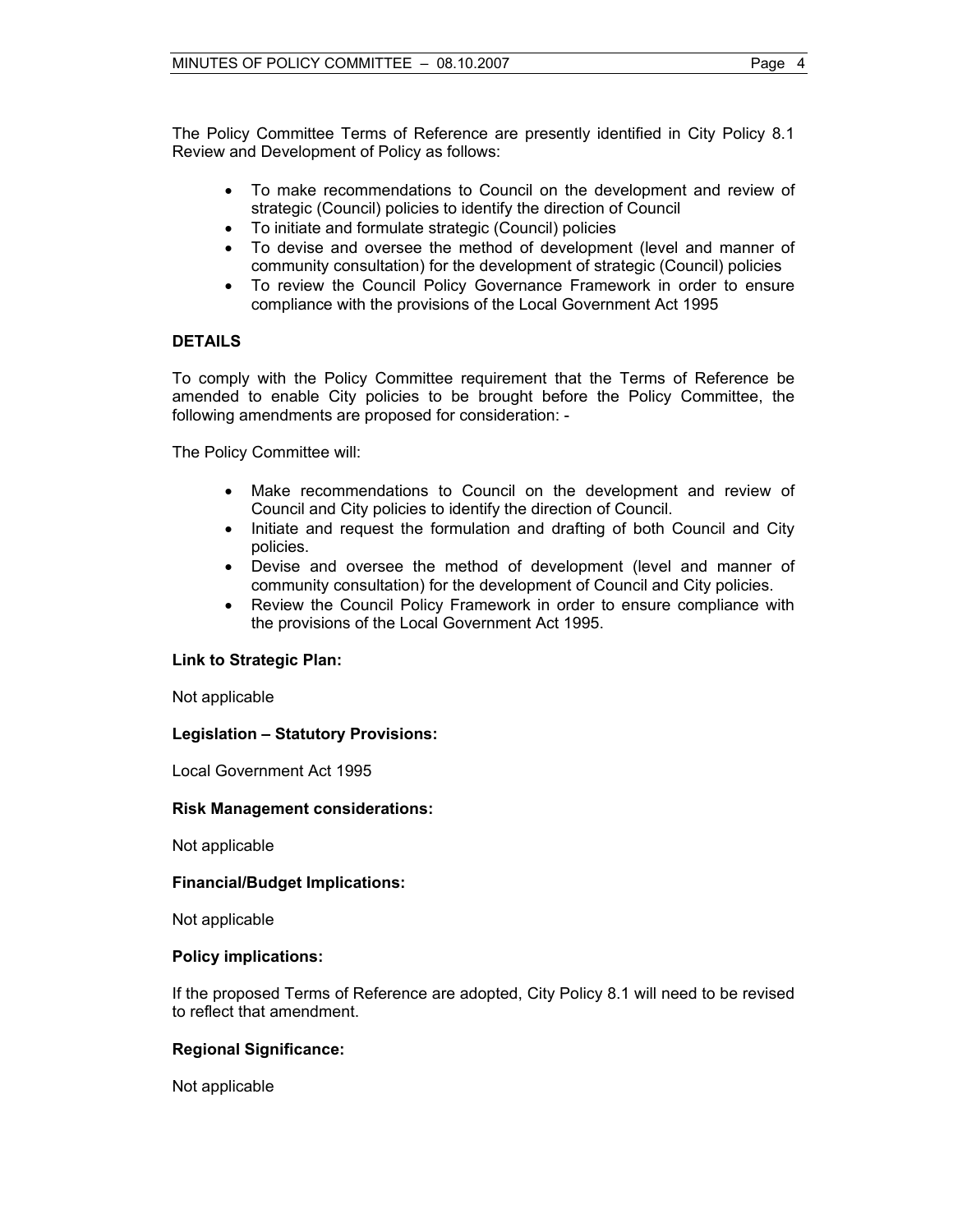#### **Sustainability implications:**

Not applicable

#### **Consultation:**

Nil

#### **COMMENT**

In order to effect the amendment being proposed it will be necessary to amend the introduction to the Policy Manual and City Policy 8.1.

## **ATTACHMENTS**

Attachment 1 Amended Policy Framework Attachment 2 Amended Policy 8-1

#### **VOTING REQUIREMENTS**

Simple Majority

The Chief Executive Officer provided an overview of the report and outlined the role of the Policy Committee.

Discussion ensued.

**MOVED Cr Fishwick SECONDED Mayor Pickard that the Policy Committee RECOMMENDS that Council:** 

**1 APPROVES the proposed amendments to the Terms of Reference for the Policy Committee that:** 

**"The Policy Committee will:** 

- **Make recommendations to Council on the development and review of Council and City policies to identify the direction of Council.**
- **Initiate and request the formulation and drafting of both Council and City policies.**
- **Devise and oversee the method of development (level and manner of community consultation) for the development of Council and City policies.**
- **Review the Council Policy Framework in order to ensure compliance with the provisions of the Local Government Act 1995."**
- **2 APPROVES the amendments shown as attachment 1 and 2 to this Report to the Policy Manual and City Policy 8.1 to reflect the amendments to the Policy Committee Terms of Reference.**

#### **The Motion was Put and CARRIED (4/0) CARRIED (4/0)**

**In favour of the motion:** Crs Hollywood, Macdonald and Fishwick, and Mayor Pickard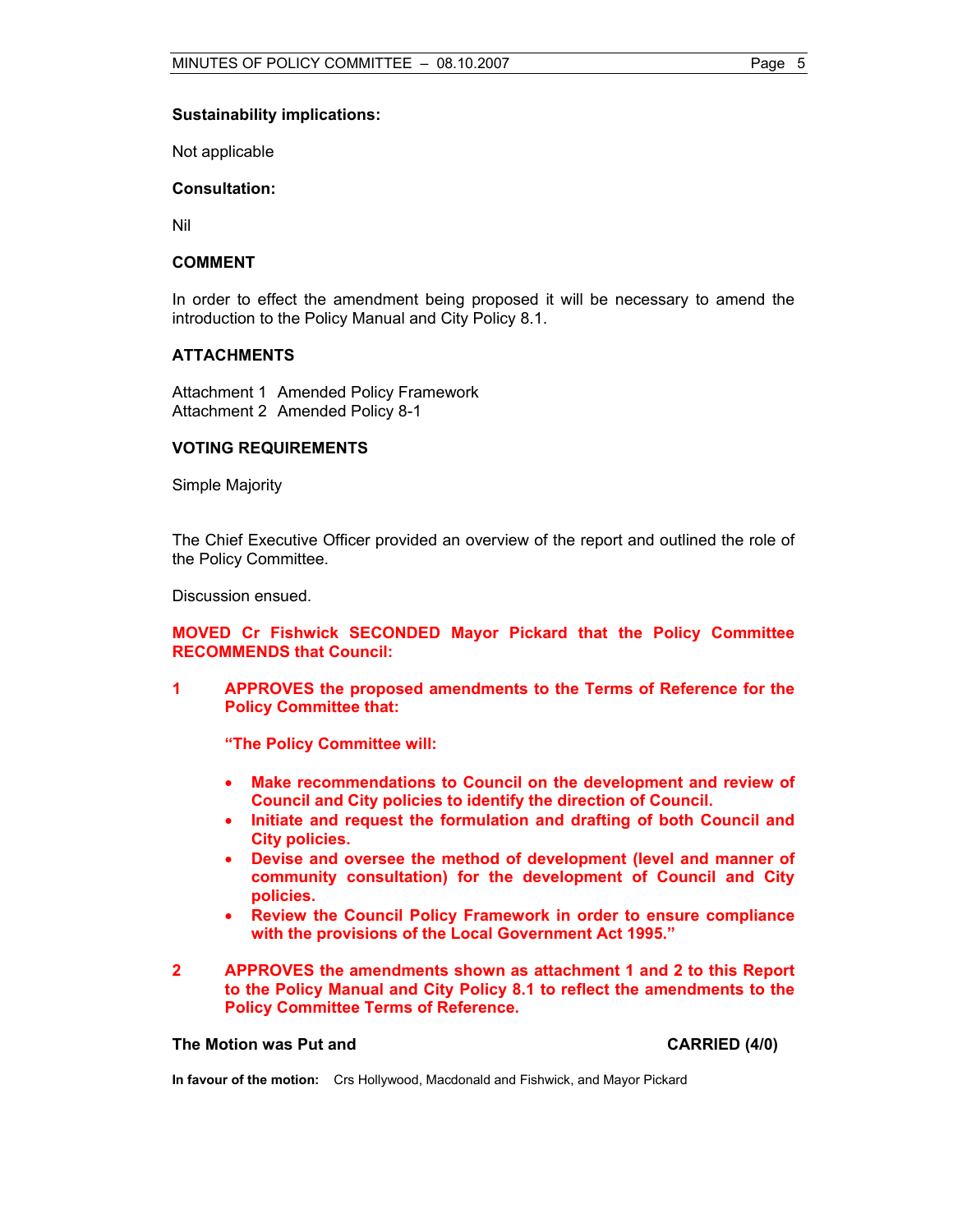# **ITEM 2 POLICY FOR THE OPERATION OF CIRCUSES IN THE CITY OF JOONDALUP**

**WARD:** All

**RESPONSIBLE** Mr Ian Cowie **DIRECTOR:** Governance and Strategy

## **PURPOSE/EXECUTIVE SUMMARY**

To provide a report on circuses in the City of Joondalup and to provide options for consideration by the Policy Committee.

## **BACKGROUND**

A request was received from the Policy Committee meeting of 14 August 2007 for a report on circuses.

At a previous meeting of Council in 2000 (*CJ085 – 04/00 refers*) the matter of Circus Policies was addressed. On this occasion, Council recognised the fact that there are no suitable Council reserves to accommodate circuses in the City of Joondalup and made the decision that Council would not endorse any policy regarding circuses *"…due to the*  fact that Council has no wish to interfere with the right of residents in the City of *Joondalup to attend performances if they so desire."*

## **DETAILS**

Given the background history of the City with respect to circus policy, the Policy Committee may wish to consider the following:

#### **Issues and options considered:**

Option 1

Abide by the previous decision of Council, that a policy on circuses is unnecessary.

#### Option 2

Adopt the draft Policy (Attachment 1) that provides a clear statement on Council's position on the use of exotic animals for circus performances whilst supporting entertainments that employ the use of human acts and/or domestic animals such as cats and dogs.

#### **Link to Strategic Plan:**

Key Focus Area: Community Wellbeing

Objective: To meet the cultural needs and values of the community

## **Legislation – Statutory Provisions:**

Not applicable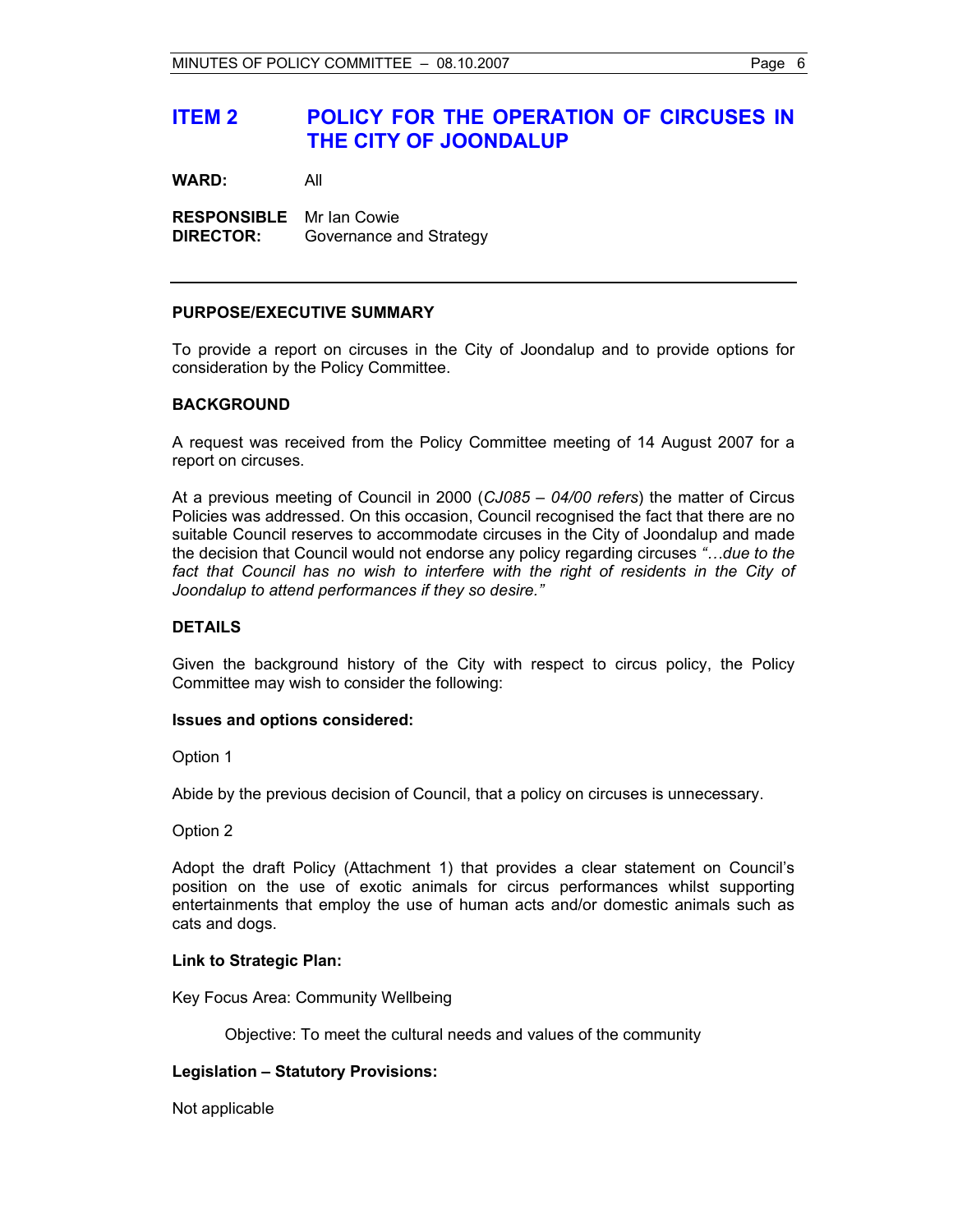## **Risk Management considerations:**

Not applicable

#### **Financial/Budget Implications:**

Not applicable

#### **Policy implications:**

Possible amendment to Policy Manual

## **Regional Significance:**

Not applicable

## **Sustainability implications:**

Not applicable

#### **Consultation:**

Not applicable

#### **COMMENT**

Research has been undertaken on this matter and the Council needs to be aware that by pursuing Option 2, the City will not be fully aligned with either the Code of Practice for the Conduct of Circuses in Western Australia or the RSPCA Policy on Performing Animals. The former allows that some animals may be more suited to and appropriate for circuses whilst stipulating the care and control of all animals in circuses. The latter decries the use of "animals for any form of entertainment where suffering is likely to be caused. 'Entertainment' is an inclusive term taking in all animal acts including the use of animals by street traders…RSPCA Australia is totally opposed to exhibitions or presentations of animals in circuses, travelling menageries and theatres"

Notwithstanding the above, it is still recommended that Council adopts a Policy on this matter given the ongoing demand for this type of entertainment in the City.

## **ATTACHMENTS**

Attachment 1 – Draft Circus Policy

## **VOTING REQUIREMENTS**

Simple Majority

The Acting Director Governance and Strategy provided an overview of the report.

Discussion ensued.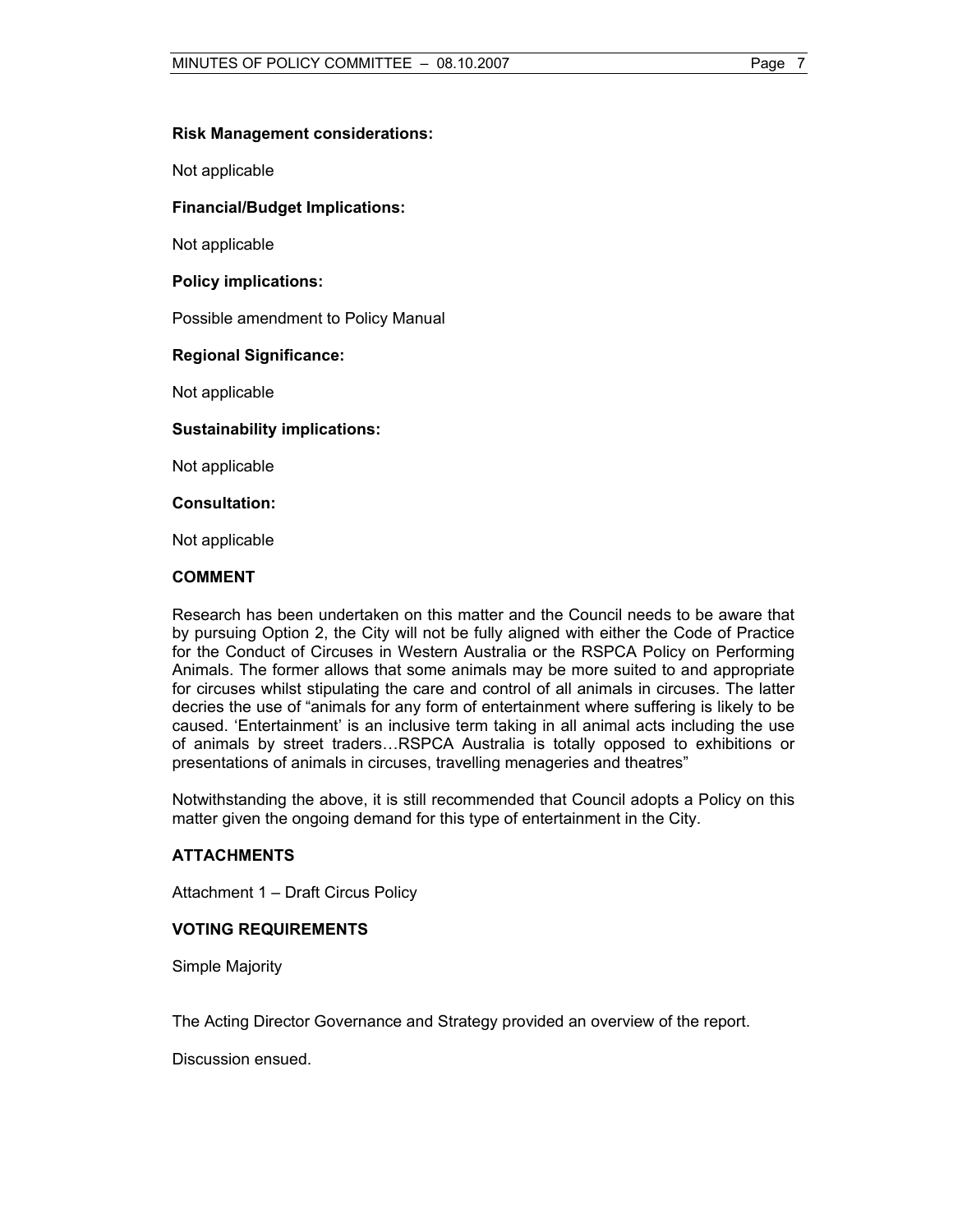**MOVED Cr Macdonald SECONDED Cr Fishwick** that the Policy Committee RECOMMENDS that Council ADOPTS the draft City Policy – Statement on Circuses shown as Attachment 1 to this Report.

## The Motion was Put and TIED (2/2)

**There being an equal number of votes, the Presiding Person exercised her casting vote and declared the Motion LOST** 

# **ITEM 3 DRAFT AMENDED POLICY 3-1 CHILD CARE CENTRES – [85510]**

**WARD:** All

**RESPONSIBLE** Mr Clayton Higham **DIRECTOR:** Planning and Community Development

## **PURPOSE**

The purpose of this report is for the Policy Committee to consider draft amendments to Council Policy 3-1 Child Care Centres.

## **EXECUTIVE SUMMARY**

Recent development applications for Child Care Centres have attracted public interest and raised issues regarding the current Policy 3-1 Child Care Centres. Review and clarification of aspects of Policy 3-1 Child Care Centres to bring it in line with current community expectations is considered appropriate. This would also assist in the assessment of applications for this land use.

The issues of amenity, appropriate location, operating hours and location of outdoor play areas are included in the draft policy. Due to the number of elements of the policy that are proposed to be amended, and the difficulty of clearly showing these on the existing policy, a new draft policy document is provided.

*It is recommended that the Policy Committee RECOMMENDS that Council, in accordance with Clause 8.11 of the City of Joondalup's District Planning Scheme No 2, ADVERTISES the draft amended Council Policy 3-1 - Child Care Centres, as shown in Attachment 1 to this Report, for public comment for a period of thirty five (35) days.* 

#### **BACKGROUND**

When the City of Joondalup was formed on 1 July 1998, Council adopted the former City of Wanneroo's planning policy manual under District Planning Scheme No 2 (DPS2) (CJ213-06/99 refers). This included adoption of (then) Policy 3.3.1 – Child Care Centres.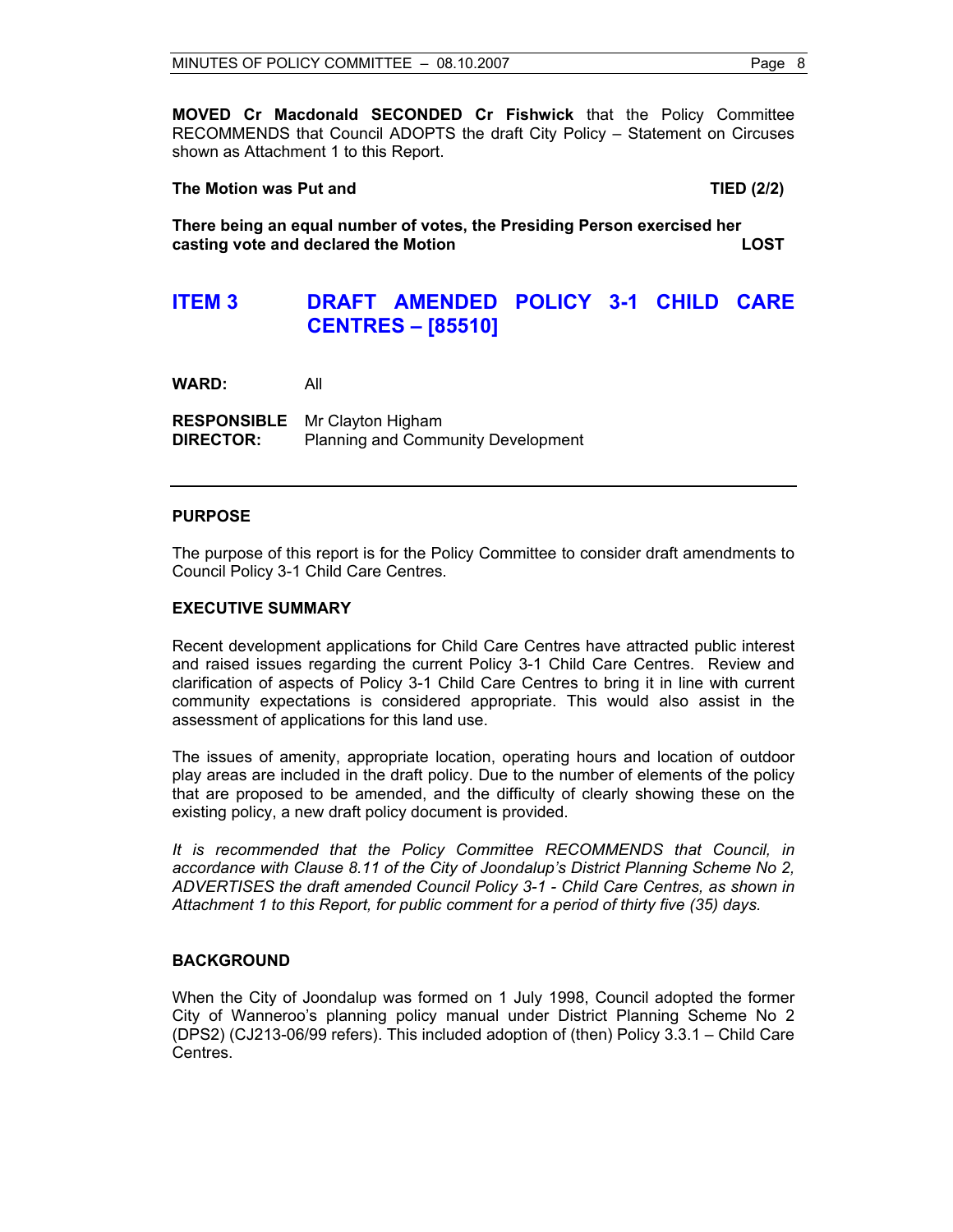A review of policies was conducted in 2001 when minor amendments were made to Policy 3.3.1 (CJ318-09/01 refers). All policies were reviewed in 2005 under a new policy framework and Policy 3.3.1 was designated as a Council policy, known thereafter as Policy 3-1 Child Care Centres (CJ2076-10/05 refers).

The operation of Child Care Centres is regulated by the Child Care Centres (Child Care) Regulations 2006 and the Child Care Centres Regulations 2007.

## **DETAILS**

Planning approval is required for the development of a Child Care Centre and Policy 3- 1 Child Care Centres is provides guidance to the location and development of those centres.

The following summary identifies issues that require review in the current Policy 3-1:

- Increased focus on amenity issues;
- Building setback requirements to be consistent with District Planning Scheme No 2;
- Clarification of where Child Care Centres are suitable in terms of the road hierarchy;
- Car parking and access requirements to be clarified and expanded;
- Additional provisions relating to operating days and hours, and outdoor play areas to be included.

#### **Issues and options considered:**

The options available to Council are:

- Adopt the draft amended Policy 3-1 Child Care Centres for the purposes of public advertising;
- Adopt the draft amended Policy 3-1 Child Care Centres, with modifications, for the purposes of public advertising;
- Not adopt the draft amended Policy 3-1 Child Care Centres.

#### **Link to Strategic Plan:**

The following objective and strategy of the City's Strategic Plan 2003-2008 are applicable to this report:

Objective 3.3 To continue to meet changing demographic needs.

Strategy 3.3.2 integrate plans to support community and business development.

## **Legislation – Statutory Provisions:**

Clause 8.11 of the City of Joondalup's District Planning Scheme No 2 enables Council to prepare, amend and add to local planning policies that relate to any planning and development matter within the Scheme area.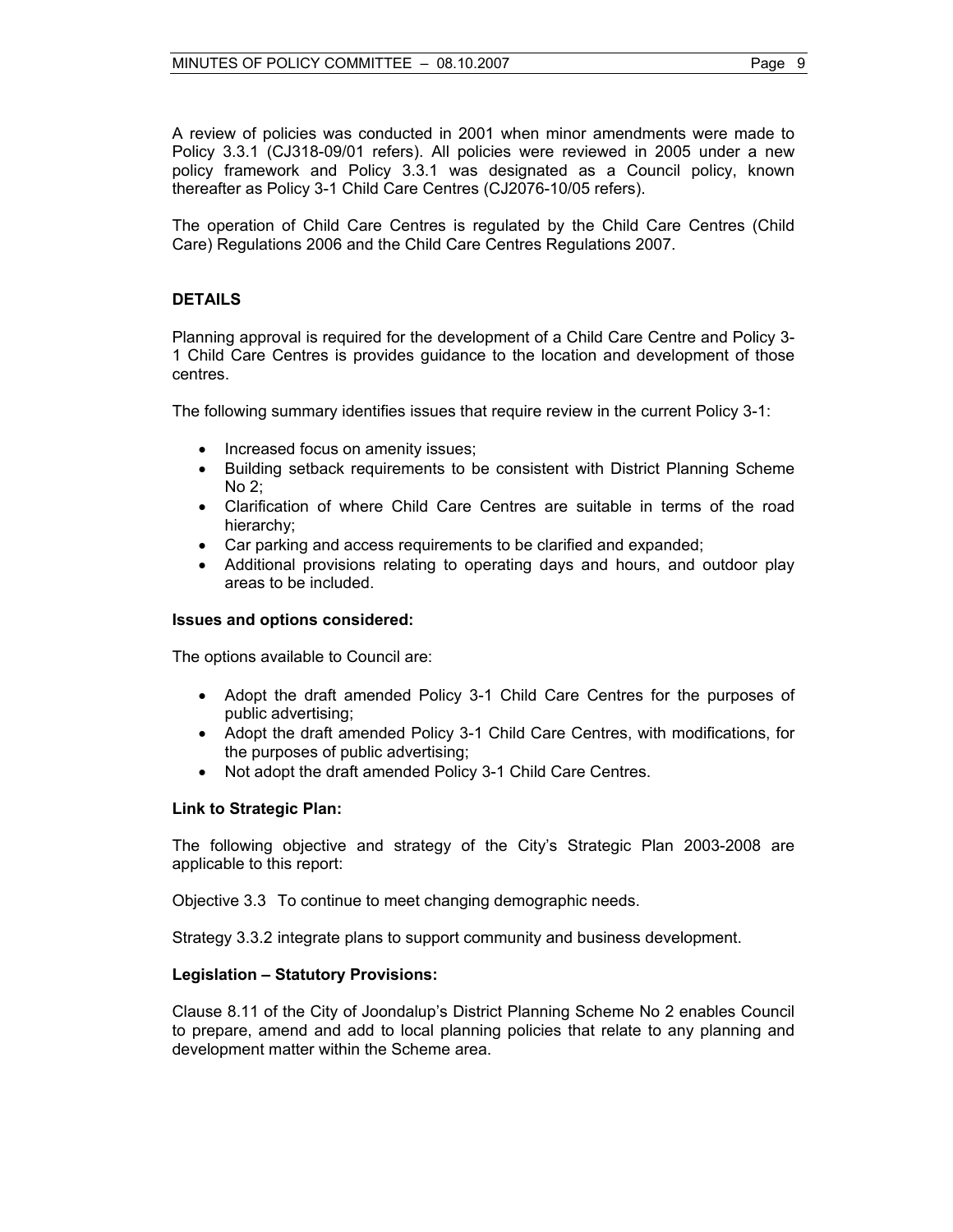Should Council adopt a draft policy, or amendment to an existing policy, the proposal is required to be advertised for a period of not less than twenty one (21) days. Advertising is undertaken by way of a notice published once a week for two consecutive weeks in a local newspaper, as well as on the City's website, giving notice where the draft policy or amendment may be inspected.

## **Risk Management considerations:**

Not applicable

## **Financial/Budget Implications:**

## **Policy implications:**

Not applicable

## **Regional Significance:**

Not applicable

## **Sustainability implications:**

Not applicable

## **Consultation:**

In the event that Council adopts the draft amendment to the policy for advertising, in view of the fact that applications for Child Care Centres attract public interest, advertising of the proposal for a period of thirty five (35) days is recommended. Upon completion of advertising, Council is required to consider all submissions and proceed to either adopt, modify or refuse the amendment to the policy.

#### **COMMENT**

Issues identified in the existing policy that are proposed in the draft amended policy are discussed below:

#### **Amenity**

The current objective of Policy 3-1 refers to maintaining a high level of amenity in residential areas. Additional wording has been added to emphasise this objective, including the requirement for a Traffic and Road Safety Impact Report and a Noise Impact Assessment to be submitted with the application.

#### Location

The preferred location of Child Care Centres in relation to the road hierarchy in Policy 3-1 is contradictory in some circumstances, and requires clarification. The draft amended policy clearly states that Local Distributor roads are the preferred location for Child Care Centres.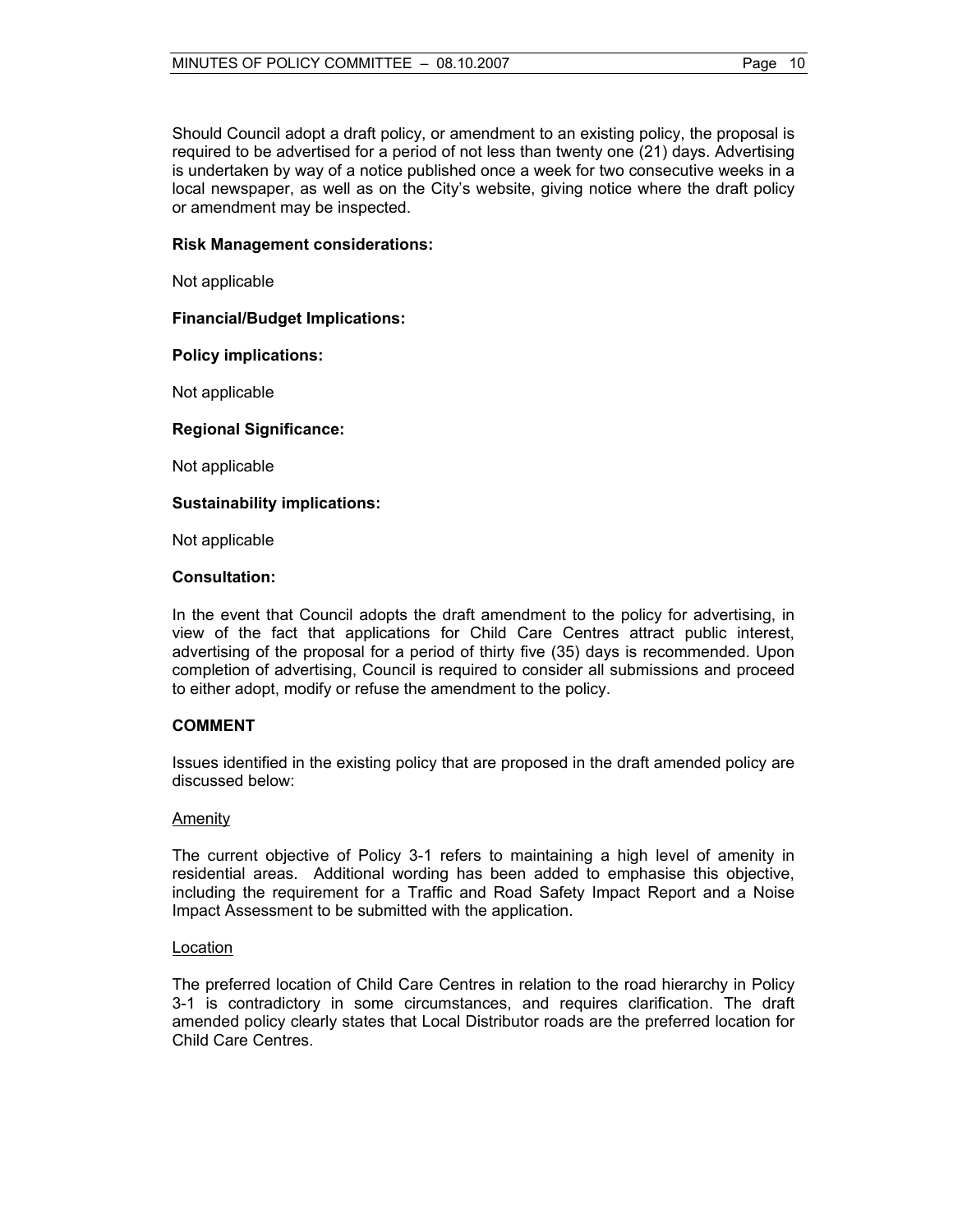## Building Setbacks

Child Care Centres are non-residential buildings that are subject to the generic setback provisions for all non-residential buildings as prescribed in DPS2. The current policy, however, indicates the Child Care Centres in residential areas should comply with the R-Codes. The policy provision promotes development of buildings in keeping with the residential area, however, Council is required to exercise discretion in terms of the DPS2 standards. The inclusion of statements addressing the relationship of the Policy to the DPS2 provisions is proposed.

## Car Parking

Car parking requirements in the policy do not extend to include large Child Care Centres, with more than 72 children, and differs according to different car park and access arrangements. That is, fewer bays are required for smaller Centres catering for up to 56 children where a flow-through access and parking arrangement is provided.

It is proposed to expand the car parking provision table to cater for centres of up to 104 children. It is also proposed to simplify the required provision of car parking by not differentiating between car park access arrangements.

#### Additional Provisions

The current policy does not offer any guidance regarding days or hours of operation for Child Care Centres. It is proposed to include days and hours for weekdays and Saturdays.

Outdoor play areas are high use areas that have the potential to generate significant noise and disturbance to surrounding properties. Additional guidance regarding location of these areas is proposed. In addition, the provision of cover over a portion of these areas to give protection from the weather, in particular from the sun, is included.

#### **Conclusion**

The proposed amended Policy 3-1 will clarify suitable locations for Child Care Centres, setbacks, car parking and access requirements, amenity and Council's exercise of discretion. It will also include car parking requirements for large Centres, operating days and hours and additional provisions relating to outdoor play areas to improve the safety of the children.

#### **ATTACHMENTS**

| Attachment 1 | Draft Amended Policy 3-1 - Child Care Centres |
|--------------|-----------------------------------------------|
| Attachment 2 | <b>Existing Policy 3-1 Child Care Centres</b> |

## **VOTING REQUIREMENTS**

Simple Majority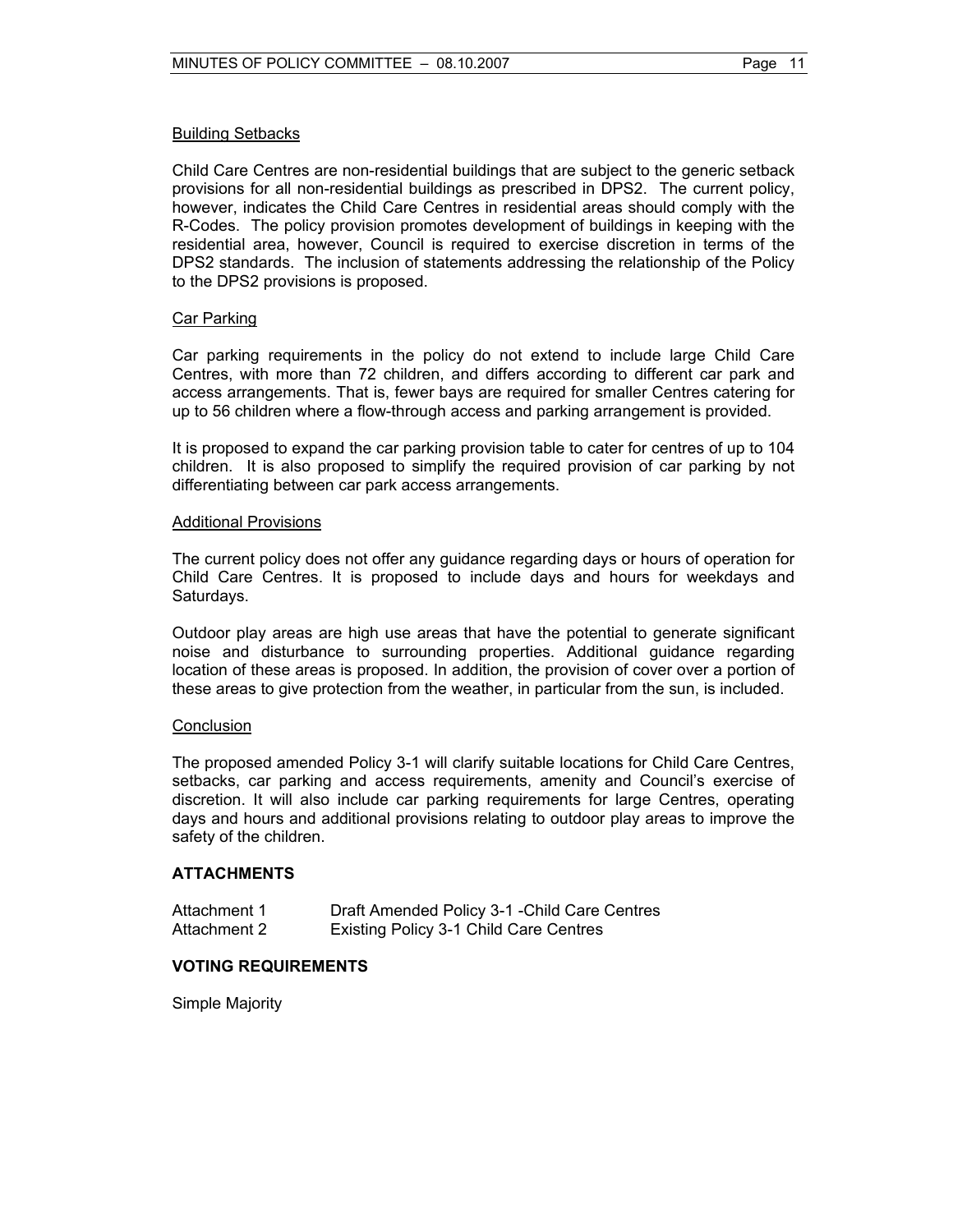## **OFFICER'S RECOMMENDATION**

That the Policy Committee RECOMMENDS that Council, in accordance with Clause 8.11 of the City of Joondalup's District Planning Scheme No 2, ADVERTISES the draft amended Council Policy 3-1 - Child Care Centres, as shown in Attachment 1 to this Report, for public comment for a period of thirty five (35) days.

The Manager Approvals Planning and Environmental Services provided an overview of the report.

Discussion ensued, with the following key points being raised:

- $\triangleright$  In discussion on the number of children that can be accommodated at a child care centre, a request was made for a copy of the requirements of the Department of Communities.
- ¾ Clause 1 should state '..*avoiding* adverse imparts…' rather than '…*minimising* adverse impacts…'.
- $\geq$  3.1 Second sentence requires rewording.
- $\triangleright$  Clause 3.2. Amendment requested to read: '... suitable fencing or landscaping *must* be considered.'
- $\triangleright$  Replace reference to 'residential area' with 'residential zone'.
- $\triangleright$  New Clause 3.3 to be added, dealing with noise attenuation.
- $\triangleright$  Discussion ensued on the hours of operation and the potential to extend operating times on Saturday.

**MOVED Cr Macdonald SECONDED Cr Fishwick that the Policy Committee:** 

- **1 NOTES the draft amended Council Policy 3-1 Child Care Centres, as shown in Attachment 1 to this Report;**
- **2 REQUESTS a further report and review of the draft Policy in relation to the following issues:** 
	- **(a) reviewing Clauses 1, 2 and 3;**
	- **(b) including a new Clause 3.3, dealing with noise attenuation;**
	- **(c) providing clarification on the application to residential zones;**
	- **(d) giving consideration to extension of operating times on Saturday.**

#### **The Motion was Put and CARRIED (4/0) CARRIED (4/0)**

**In favour of the motion:** Crs Hollywood, Macdonald and Fishwick, and Mayor Pickard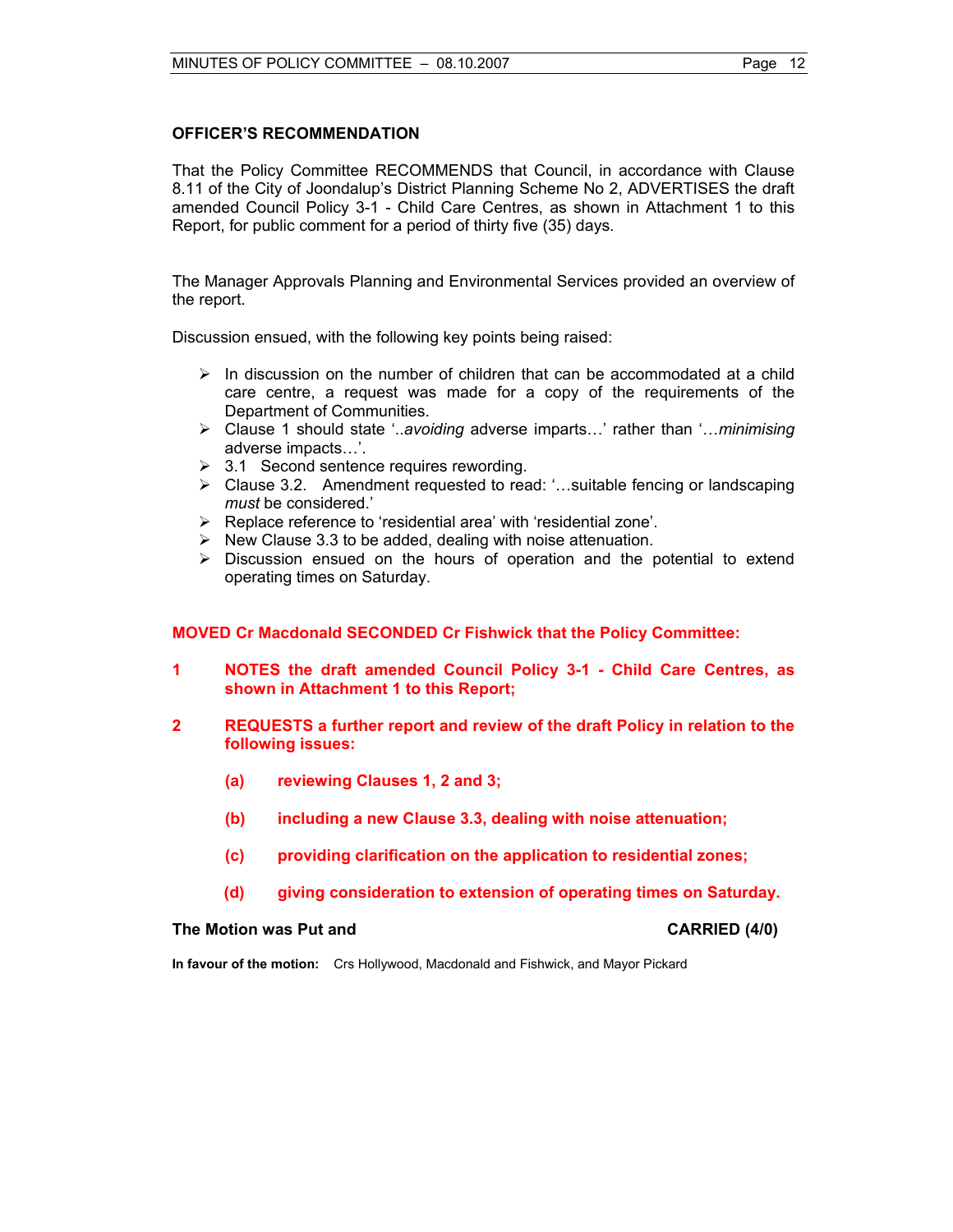# **ITEM 4 SIGNS POLICY**

**WARD:** All

**RESPONSIBLE** Mr Clayton Higham **DIRECTOR:** Planning and Community Development

## **PURPOSE/EXECUTIVE SUMMARY**

To update the Policy Committee on the development of a Signs Policy to guide the size and location of business signage within the City.

## **BACKGROUND/DETAILS**

Council at its meeting held 28 August 2007 resolved to request a report on Business Signage within the City of Joondalup.

Currently, while the majority of signs require planning approval, the City does not have a policy that specifies the size and/or location of these signs. A Signs Local Law is in place, however, this focuses on issues such as maintenance and safety of signs, rather than their size or location.

Planning applications for signage are considered on the merits of the proposal, considering the objectives of the District Planning Scheme No 2, being:

- (a) to ensure that the visual quality and character of particular localities and transport corridors are not eroded;
- (b) to achieve advertising signs that are not misleading or dangerous to vehicular or pedestrian traffic;
- (c) to minimize the total area and impact of outdoor advertising commensurate with the realistic needs of commerce for such advertising;
- (d) to prohibit outdoor advertising which is considered to be superfluous or unnecessary by virtue of its colours, height, prominence, visual impact, size, relevance to the premises on which it is located, number and content;
- (e) to reduce and minimise clutter; and
- (f) to promote a high standard of design and presentation in outdoor advertising.

#### **Link to Strategic Plan:**

Key Focus Area: City Development

Objective 3.1 - To develop and maintain the City of Joondalup's assets and built environment.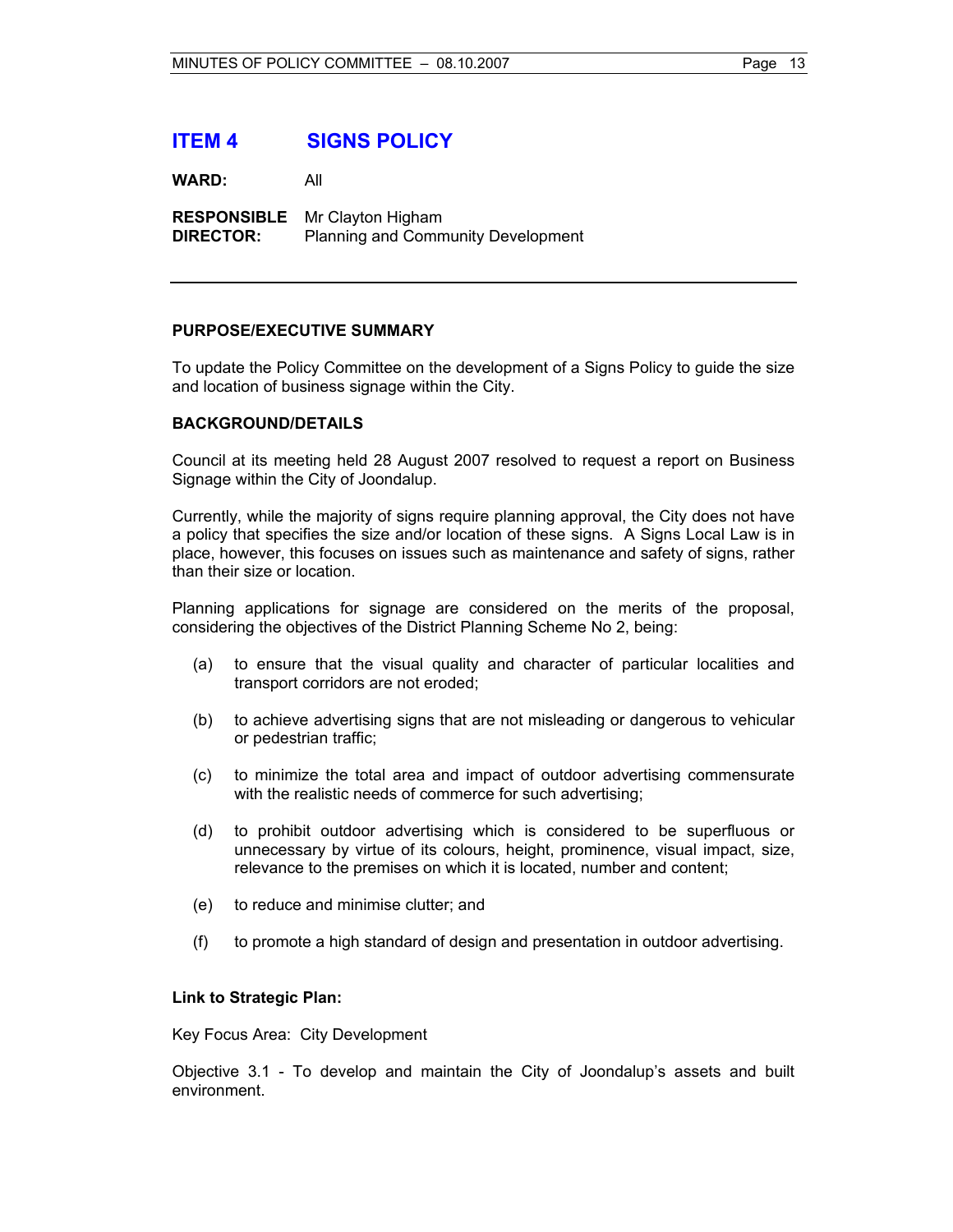## **Legislation – Statutory Provisions:**

Not applicable.

#### **Risk Management considerations:**

Not applicable.

#### **Financial/Budget Implications:**

Not applicable.

#### **Policy implications:**

It is proposed to implement a new policy.

#### **Regional Significance:**

Not applicable.

#### **Sustainability implications:**

Not applicable.

#### **Consultation:**

Not applicable.

#### **COMMENT**

A drafting of a Signs Policy is underway. The policy will provide guidance on the location and size of the various forms of signage. Once the draft policy is complete, it will be presented to the Policy Committee for consideration.

The draft policy is likely to include guidance on the following aspects:

- Limiting certain types of signs to particular land uses
- Regulating the amount of building façade that can be covered by signage
- Providing parameters to regulate on-roof signage and minimising the impact of that (for example within the Joondalup City Centre on-roof signage is generally not approved).
- Limiting the amount of signage to avoid "clutter" on a building
- Providing prescriptive limits for the maximum size of types of signage including:
	- (a) pylon signs
	- (b) panel signs
	- (c) free standing hoardings
	- (d) product displays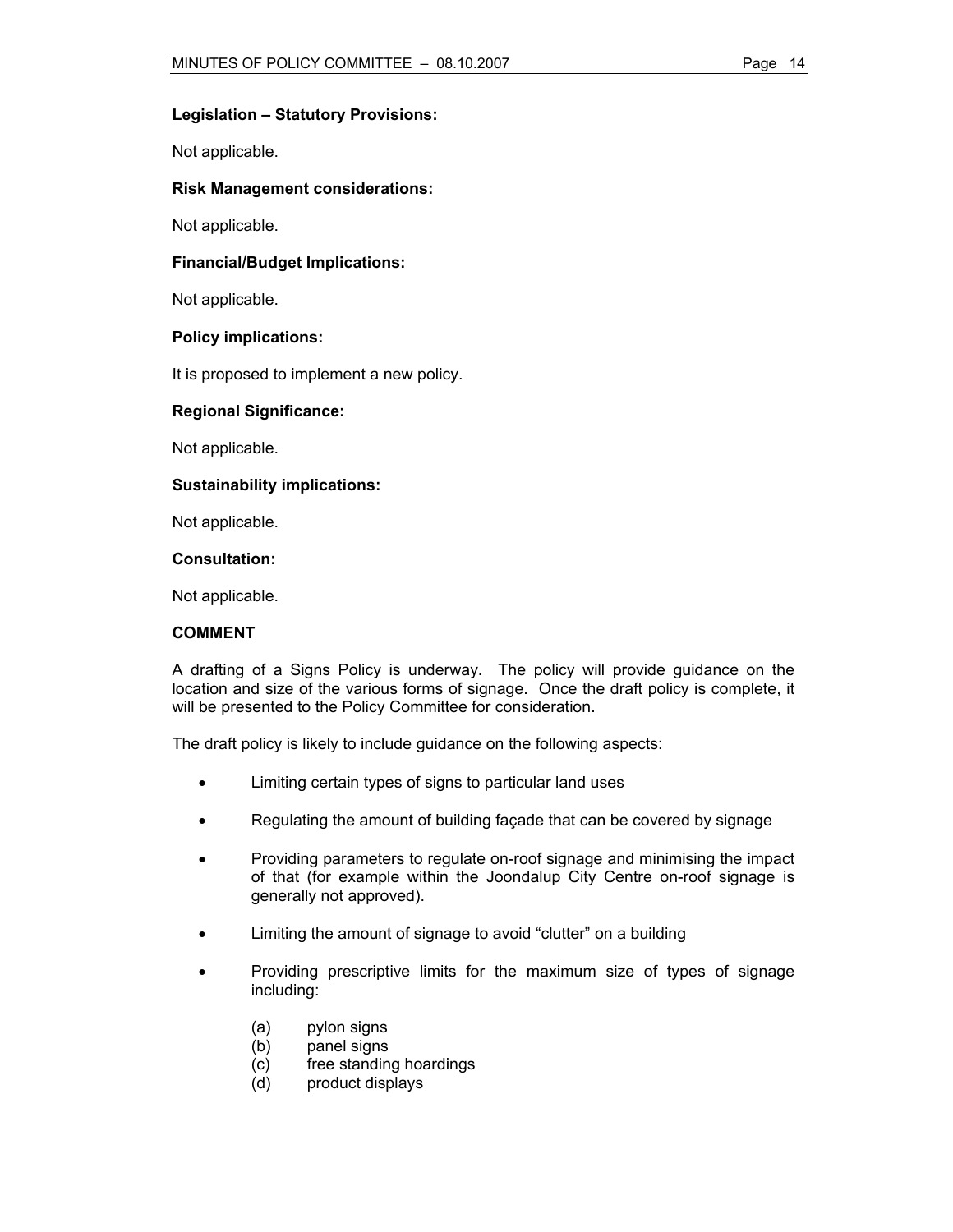- Encouraging multi panel shared pylon signs in lieu of individual signs
- Regulating and providing reasonable limits on temporary signage
- Regulating inflatable balloon signage
- Illumination of signs
- Public safety and amenity

The Policy Committee's input is invited on any other themes that it wishes to have included in the proposed policy.

## **ATTACHMENTS**

Nil.

## **VOTING REQUIREMENTS**

Simple Majority

## **OFFICER'S RECOMMENDATION**

That:

- 1 Comments be sought from the Policy Committee in relation to the required scope and content of the proposed policy;
- 2 the Policy Committee NOTES that the development of a Signs Policy is underway, and when completed the draft policy will be presented to the Policy Committee for consideration.

The Manager Approvals Planning and Environmental Services provided an overview of the report.

Discussion ensued in relation to the required scope and content of the proposed Policy.

## **MOVED Cr Hollywood SECONDED Cr Macdonald that the Policy Committee NOTES that:**

- **1 the development of a Signs Policy is underway, and when completed the draft policy will be presented to the Policy Committee for consideration;**
- **2 that the following issues will be considered in formulating the Policy:** 
	- **Limiting certain types of signs to particular land uses**
	- **Regulating the amount of building façade that can be covered by signage**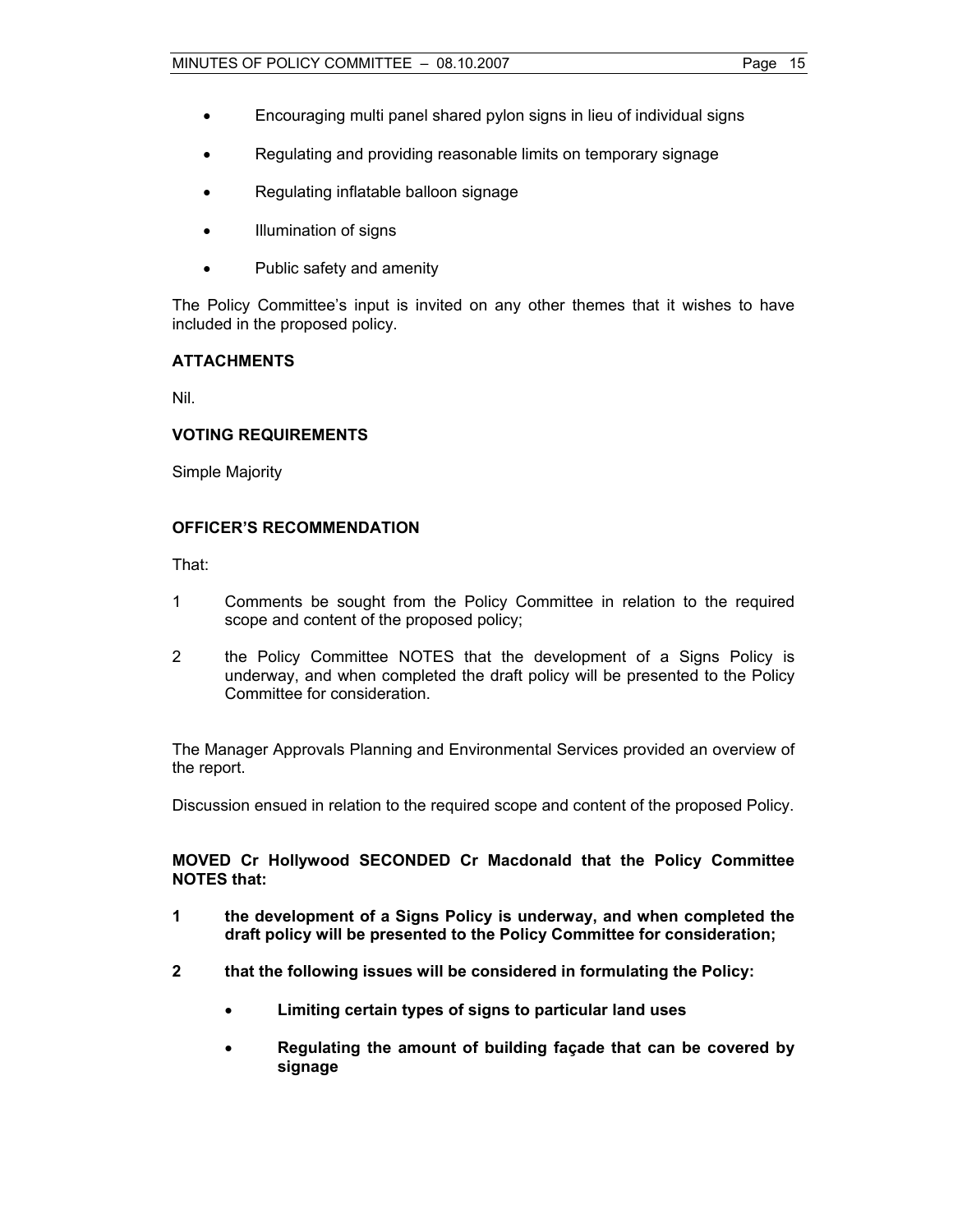- **Providing parameters to regulate on-roof signage and minimising the impact of that (for example within the Joondalup City Centre on-roof signage is generally not approved).**
- **Limiting the amount of signage to avoid "clutter" on a building**
- **Providing prescriptive limits for the maximum size of types of signage including:** 
	- **(a) pylon signs**
	- **(b) panel signs**
	- **(c) free standing hoardings**
	- **(d) product displays**
- **Encouraging multi panel shared pylon signs in lieu of individual signs**
- **Regulating and providing reasonable limits on temporary signage**
- **Regulating inflatable balloon signage**
- **Illumination of signs**
- **Public safety and amenity**

#### **The Motion was Put and CARRIED (4/0) CARRIED (4/0)**

**In favour of the motion:** Crs Hollywood, Macdonald and Fishwick, and Mayor Pickard

# **ITEM 5 DRAFT CITY POLICY – HIRE OF COMMUNITY FACILITIES AND VENUES – [26176]**

**WARD:** All

**RESPONSIBLE** Mr Clayton Higham **DIRECTOR:** Planning and Community Development

## **PURPOSE/EXECUTIVE SUMMARY**

To identify the issues and options associated with development of a new policy to provide free use of the City's facilities to 'Service' organisations such as Lions Clubs, Rotary and Apex.

#### **BACKGROUND**

At the meeting of Council on 27 February 2007, the Chief Executive Officer was requested to provide a report *"…on the development of a policy to provide free use of the City's facilities to organisations such as Lions Club, Rotary and Apex."*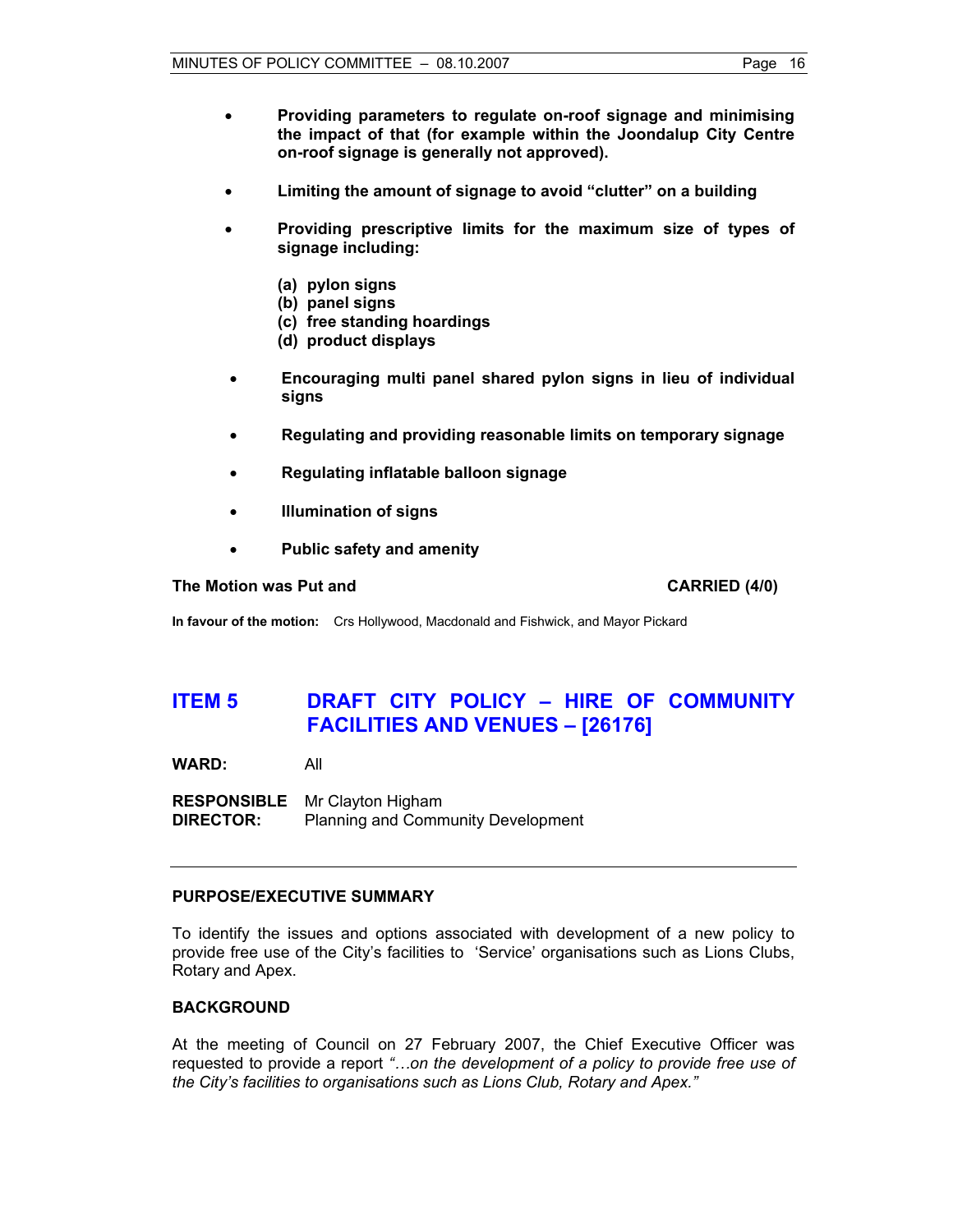The report was presented to the Policy Committee meeting of 14 August 2007. At this meeting, the committee resolved that consideration of free use of City facilities to service organisations be deferred for further review and a report be presented to the next meeting of the Policy Committee.

This report reconsiders the issue of charges associated with the use of City facilities in light of the Policy Committee's resolution.

#### **DETAILS**

Currently, there are 28 community facilities available for hire within the City, which are regularly accessed by a range of sporting and recreation clubs, seniors groups and two service groups, namely: the Lions Club (Whitfords and Ocean Reef branches) and a branch of the Red Cross. Apex has not booked Council facilities since 1999 and there is no record of Rotary having made a booking at all. Total bookings for the Lions and Red Cross service groups combined amounts to approximately 20 hours per week.

A range of Council and City policies make reference to the City charging for the use of City facilities as do a number of internal City procedures. Relevant references are as follows:

#### **Council Policy 1-1 Leisure**

One belief and value identified in this policy is:

"The City must manage its limited leisure resources, including human, financial and physical assets, in a manner that ensures equity, efficiency and effectiveness."

One outcome identified in this policy is:

"Resources are allocated and services, facilities and programmes are delivered efficiently, effectively and equitably."

#### **Council Policy 4-2 Setting Fees and Charges**

The objective of Policy 4-2 reflects the concepts of equity and effectiveness in Policy 1- 1 using the following words:

"To establish a fair and equitable fee structure on a user contributes basis which reflects actual costs for goods and services provided by Council and takes into account the City's objectives and community obligations."

This policy includes a specific section on hire charges and will need to be reviewed in light of adoption of draft City Policy – Hire of Community Facilities and Venues.

#### **Internal City Procedures**

The City's Procedures Manual for Community Facilities makes a variety of references to charging for the use of such facilities. Those references which are specifically relevant are as follows: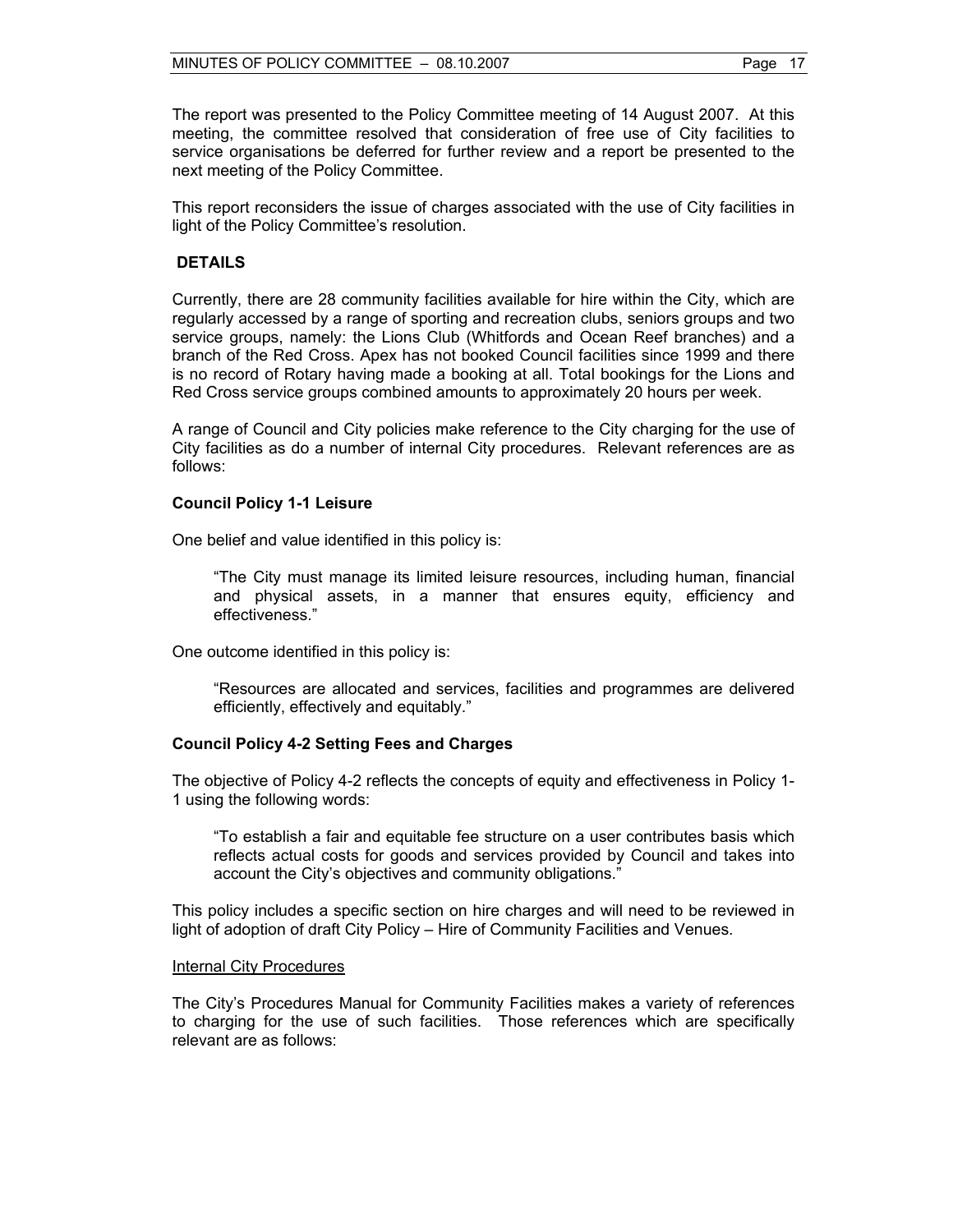The Statement of Principle contains the following references:

"Efficient use of financial resources is a goal that does not prohibit subsidised use by key sectors of the community."

"Whilst acknowledging its role within the wider region, the City of Joondalup seeks to protect the interests of its ratepayers by ensuring priority access to the City's residents and restricting subsidised use by individuals and clubs from other local government authority areas."

- The definitions section provides a range of relevant definitions (Attachment 1).
- The manual then addresses the subsidised use of community facilities in detail (Attachment 2).
- Operating procedure 5 makes the following comments in relation to special event bookings.

"Standard hire rates apply (half day, full day, senior 'in season' use, junior subsidised use, commercial), however other Business Units may have additional fees for particular licenses or requirements".

• Operating procedure 6 is entitled "subsidised use" and contains a number of pertinent comments as identified in Attachment 3.

#### Summary of existing situation

In summary, most Service Clubs are likely to be registered charities. Under the Council Policy 4-2 Setting Fees and Charges, it is stated that hire charges will be determined on a venue-by-venue basis and, amongst other criteria, whether the booking group is recognised as a charitable organisation by the ATO. However, the Policy does not advise on the percentage of commercial rate to be applied. The new draft City Policy – Hire of Community Facilities and Venues will address this matter.

Under current operating procedures the following criteria are applied with respect to inside venue hire:

- 1. Commercial rate = 100%
- 2. Community rate = 50% of the commercial rate
- 3. Charity rate = 25% of the commercial rate for registered charities
- 4 Free of Charge = where at least 50% of the members are 55+ or under 18 and reside in the City of Joondalup.

Service Clubs are defined within the procedures as:

"*…organisations where members may volunteer to perform community services in alignment with organisational goals and objectives. To be eligible under this definition, funds raised must be donated to a charitable cause and/or research designed to improve standards and overall quality of life. Where a service club is also a registered charity they will be charged at the Charity Rate."*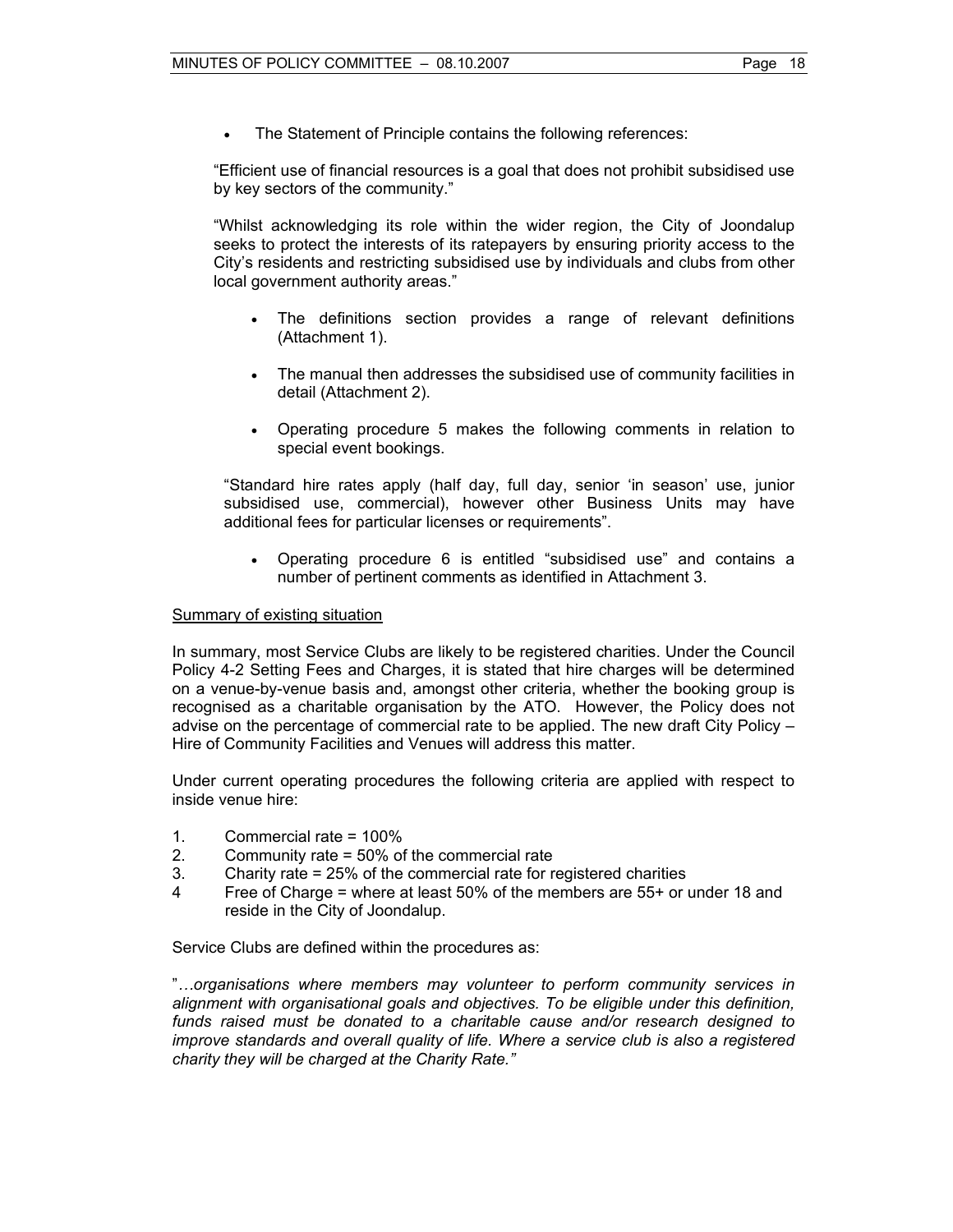Under operating procedures, a service club registered as a charity pays the "Charity Rate" at 50% of the "Community Rate" and is 25% of the "Commercial Rate." Further, a service club may be considered for "Free of Charge" in circumstances where at least 50% of the members are over 55 and reside in the City.

### A new approach

Given the disparity between existing polices and operating procedures, it is recommended that Council adopt a new policy to address the issues and clearly mandate fees associated with the hiring of community facilities.

It should be noted that, in conjunction with such a decision, the CEO would amend the Procedures Manual and change the operating procedures. The draft City Policy – Hire of Community Facilities and Venues can be found in Attachment 4 to this report.

## **Issues and Options considered:**

The Policy Committee could:

- Support all the suggested changes;
- Seek to amend some of the suggested changes;
- Seek to add additional changes;
- Make no changes at this time.

## **Link to Strategic Plan:**

| Key Focus Area: | Community Wellbeing                                                                             |
|-----------------|-------------------------------------------------------------------------------------------------|
| Objective 1.3   | To continue to provide services that meet changing needs of a<br>diverse and growing community. |

## **Legislation – Statutory Provisions:**

The new Policy in relation to Managing Community Facilities would need to comply with Section 6.17, Setting Fees and Charges, of the *Local Government Act (1995*).

#### **Risk Management considerations:**

Amending the Policy and Procedures will reduce confusion, which creates the potential for complaints.

#### **Financial/Budget Implications:**

Not applicable.

#### **Policy implications:**

This report recommends changes to Policy, which will require updating the Policy manual.

## **Regional Significance:**

Not applicable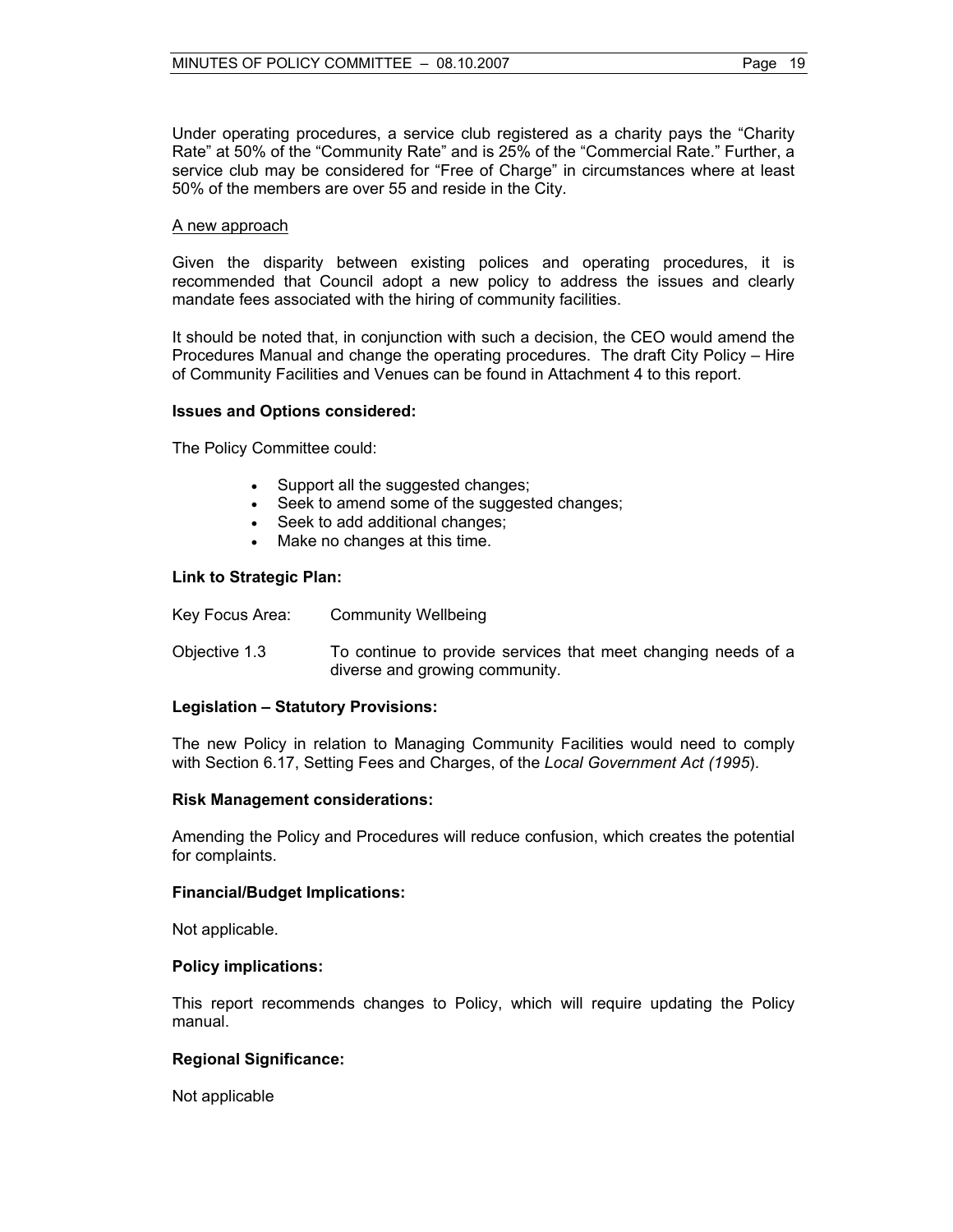## **Sustainability implications:**

Providing access to City facilities at below recovery costs could be viewed as economically unsustainable. However, the provision of free use could be viewed as supporting social sustainability.

## **Consultation:**

Council policies may be subject to community consultation.

## **COMMENT**

The draft City Policy – Hire of Community Facilities and Venues outlines the level of subsidy provided to clubs, groups and associations in the City. The level of subsidy relates to hire fees and bond charges.

In addressing the issues of hire rates and bonds in draft City Policy – Hire of Community Facilities and Venues, it is important for the Policy Committee to note that current practice is not in line with existing Council Policy 4.2 - Fees and Charges.

Currently, it is difficult for the City to measure the level of subsidy provided to Clubs and the amount of time allocated for clubs booking community facilities. This is a result of the existing policy:

1. Making no provisions for free or discounted use of community facilities (buildings).

2. Providing no limitation to the amount of free use or discounted hire rates provided to eligible clubs/groups for the booking of community facilities and venues.

The intent of draft City Policy – Hire of Community Facilities and Venues is to provide guidelines to manage the level of subsidy provided by the City to community clubs/groups and establish equity in that provision. The extent, to which the subsidy is offered, will enable the City to determine the level of financial support provided to community groups.

A level of subsidy and weekly booking allocation has been set for the specific clubs and groups to conduct their activities. This provides a consistent approach to the amount of hours that can be booked at a subsidised rate by Clubs, with additional hours being charged at standard community rate. The setting of allocated subsidised use hours will help prevent blanket bookings being made by Clubs, therefore improving equity of access to the community.

## **ATTACHMENTS**

Attachment 1 – Definitions

Attachment 2 – Subsidised Use of Facilities

Attachment 3 – Exemptions: Operating Procedure 6

Attachment 4 – Draft City Policy – Hire of Community Facilities and Venues

## **VOTING REQUIREMENTS**

Simple Majority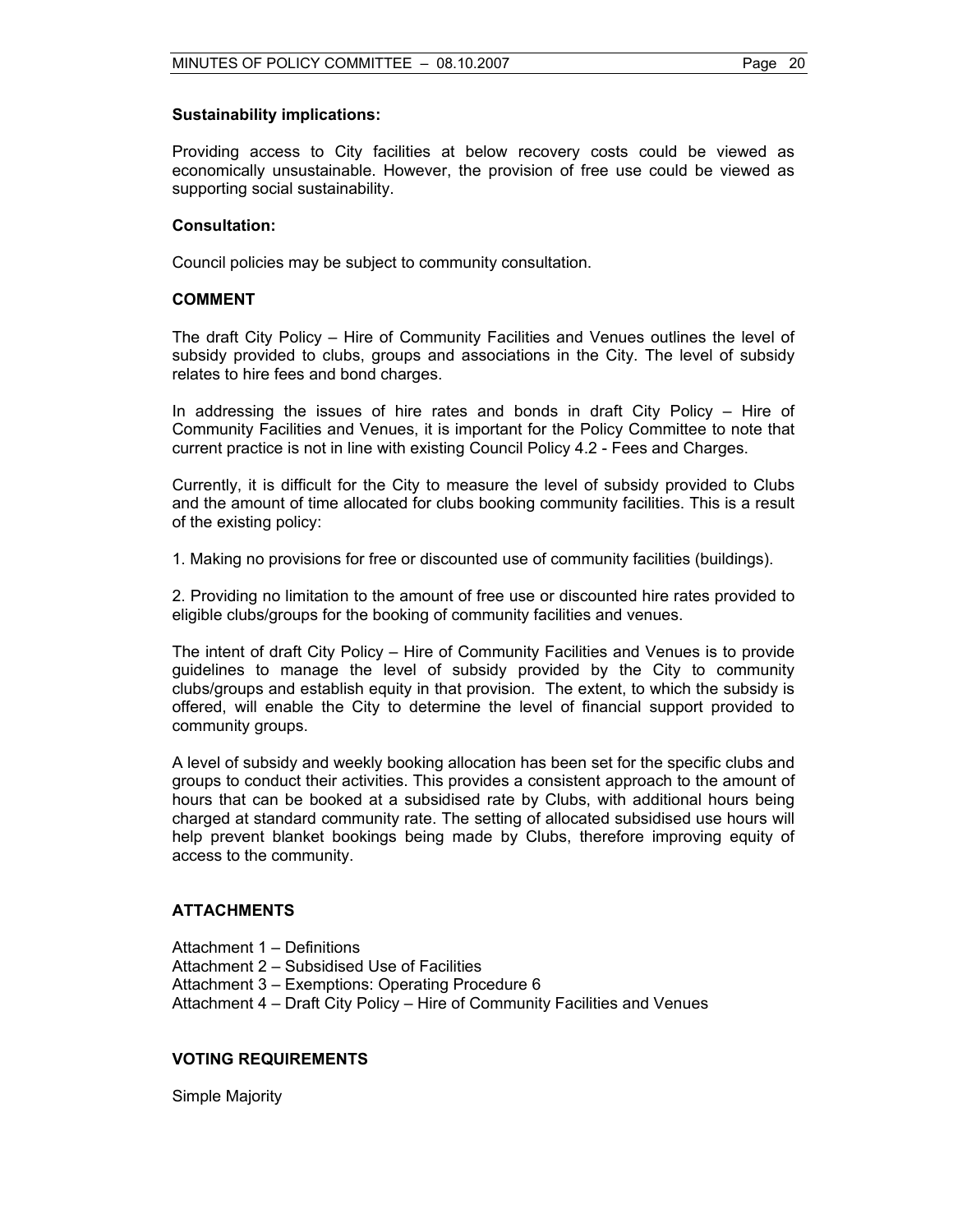## **OFFICER'S RECOMMENDATION**

That the Policy Committee RECOMMENDS that Council;

- 1 ADOPTS the draft City Policy Hire of Community Facilities and Venues as shown as Attachment 4 to this Report;
- 2 REVIEWS Council Policy 4-2 Setting of Fees and Charges to reflect the changes instigated by virtue of draft City Policy – Hire of Community Facilities and venues;
- 3 REVIEWS Council Policy 4-2 Setting of Fees and Charges to reconsider how the City should deal with leased community facilities.

The Manager Leisure and Cultural Services provided an overview of the report.

Discussion ensued, with a number of amendments being raised to the proposed Policy.

Information was requested to be provided to Elected Members on the number of clubs that will be impacted on by the proposed policy.

**MOVED Cr Fishwick SECONDED Cr Macdonald that the Policy Committee RECOMMENDS that Council;** 

- **1 ADOPTS the draft City Policy Hire of Community Facilities and Venues as shown as Attachment 4 to this Report, subject to the amendments outlined on Attachment 1 to these minutes;**
- **2 REVIEWS Council Policy 4-2 Setting of Fees and Charges to:** 
	- **(a) reflect the changes instigated by virtue of draft City Policy Hire of Community Facilities and venues;**
	- **(b) reconsider how the City should deal with leased community facilities.**

#### **The Motion was Put and CARRIED (3/1) CARRIED (3/1)**

**In favour of the Motion:** Crs Hollywood, Macdonald and Fishwick **Against the Motion:** Mayor Pickard

**MOTIONS OF WHICH PREVIOUS NOTICE HAS BEEN GIVEN** 

Nil.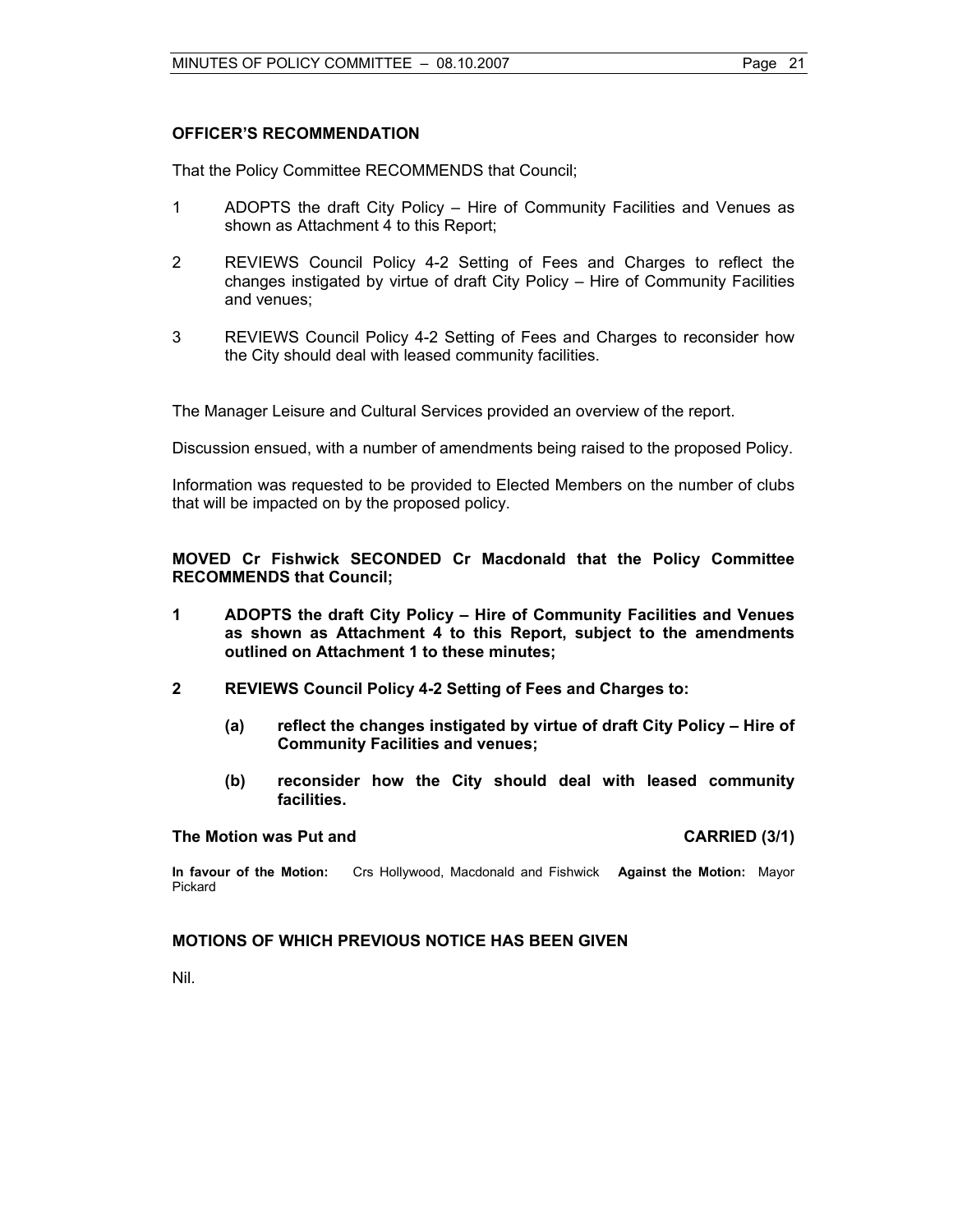The Chief Executive Officer advised that reports on the following matters are to be presented to the next meeting of the Policy Committee:

- $\triangleright$  Vehicle replacement;
- $\triangleright$  Review of Policy 5-3 The City's Art and Memorabilia Collections;

## **CLOSURE**

There being no further business, the Deputy Presiding Person declared the Meeting closed at 2105 hrs; the following Elected members being present at that time:

> Cr Kerry Hollywood Mayor Troy Pickard Cr Russ Fishwick Cr Marie Macdonald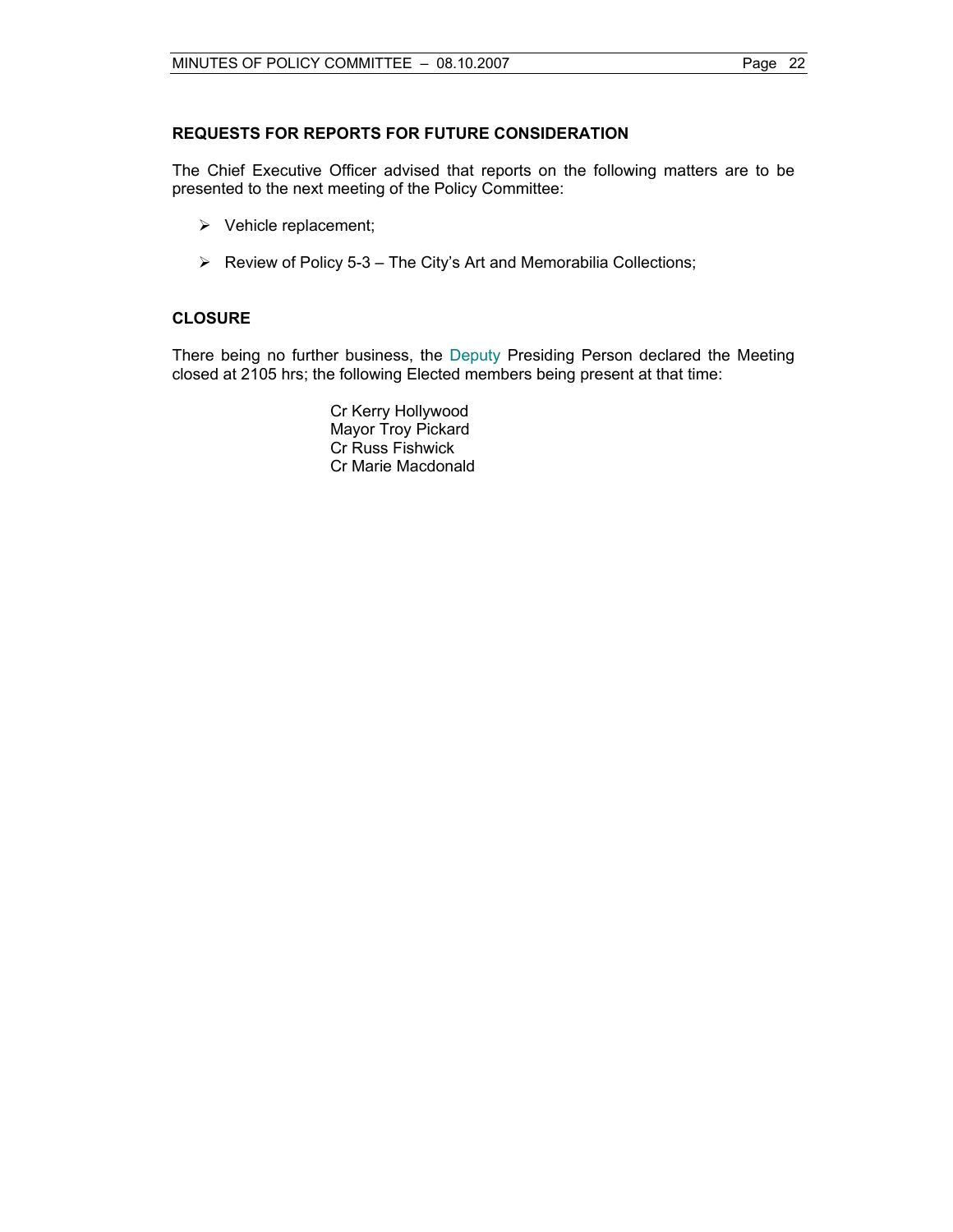

# **DRAFT CITY POLICY – HIRE OF COMMUNITY FACILITIES AND VENUES**

| <b>STATUS:</b>                     | City Policy - A policy that is developed for administrative and<br>operational imperatives and has an internal focus. |  |  |
|------------------------------------|-----------------------------------------------------------------------------------------------------------------------|--|--|
|                                    | City policies are referred to the Policy Committee for review<br>and endorsement prior to Council adoption.           |  |  |
| <b>RESPONSIBLE</b><br>DIRECTORATE: | <b>Planning and Development</b>                                                                                       |  |  |
|                                    | To identify a fair and equitable method for determining                                                               |  |  |
| <b>OBJECTIVE:</b>                  | fees and charges for the hire of Community Facilities and<br>Venues by community groups.                              |  |  |

## **STATEMENT:**

#### Hire Fees

A fee will be established for the hire of community facilities and venues as part of the City's annual budget process. Hire fees will be consistent for each classification of community facility based on its size and capacity. Fees and charges are designed to assist the City subsidise the costs of operating and maintaining community facilities.

Reduced fees and charges will apply to not-for-profit, incorporated clubs and groups based within the City of Joondalup. To obtain reduced fees and charges, clubs and groups are required to provide evidence that demonstrates 50% of their members reside within the City of Joondalup.

#### Bond Charges

A 'Bond' is a security measure designed to protect the City's assets. Bond charges will apply to all casual bookings for the hire of the City's community facilities and venues.

Bond charges may also be applied to regular bookings when alcohol is being served and/or previous issues have arisen. In the event that damage is caused to a community facility or venue and a bond discount has been approved, the City will seek restitution to cover the costs for repairs.

Hire Fees and Bond charges will be reviewed annually in line with the City's budget process.

The following clubs and groups are eligible for reduced fees and charges. If the club or group uses a City facility in excess of the hours identified, the applicable fees and charges would be applied.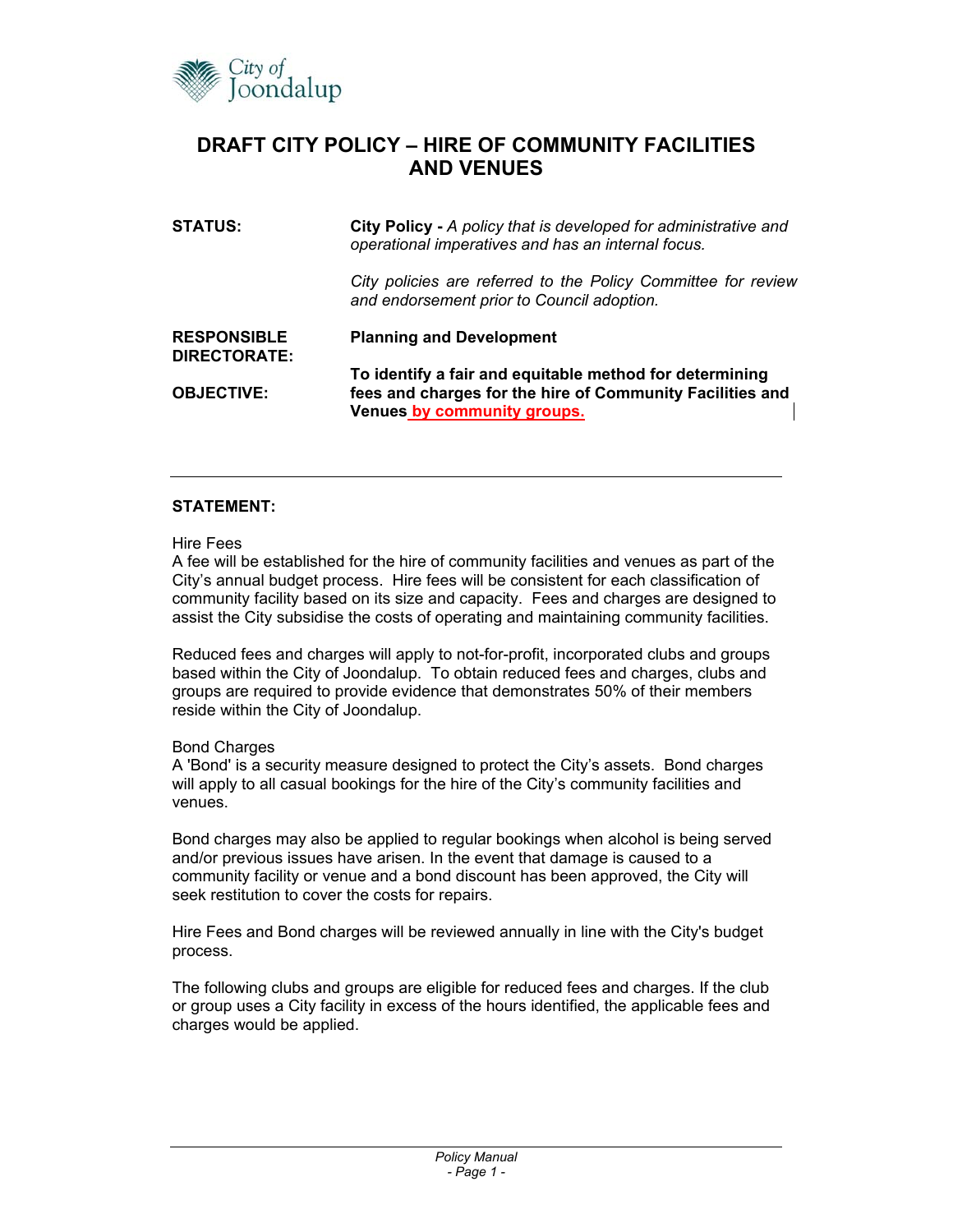

| <b>CLUB / GROUP</b>                                   | <b>CLUB / GROUP DEFINED</b>                                                                                                                                     | <b>DISCOUNT RATE</b><br><b>APPLICABLE</b>   | <b>EXTENT TO WHICH</b><br><b>REDUCED FEES &amp;</b><br><b>CHARGES APPLY</b>                                                                       | <b>BONDS</b>                                          |
|-------------------------------------------------------|-----------------------------------------------------------------------------------------------------------------------------------------------------------------|---------------------------------------------|---------------------------------------------------------------------------------------------------------------------------------------------------|-------------------------------------------------------|
| Playgroups                                            | Provide childcare services<br>coordinated by volunteer<br>parents.                                                                                              | 100% of regular<br>community hire rate.     | Activities - 20hrs p/week<br>(4hrs p/day Mon-Fri)<br>Meetings - 2hrs p/month                                                                      | 75% discount                                          |
| Community Child Care<br>Providers - not for profit    | Provide childcare services<br>operated by paid, qualified<br>professionals.                                                                                     | 50% of regular<br>community hire rate.      | <b>School Terms</b><br>Activities - 25hrs p/week<br>(5hrs p/day Mon-Fri)<br>School Holidays<br>Activities - 55hrs p/week<br>(11hrs p/day Mon-Fri) | 75% discount                                          |
| <b>Community Child Care</b><br>Providers - Commercial | Principally operate commercial<br>business and charge for child<br>care services                                                                                | Nil                                         | Meetings - 2hrs p/month<br><b>None</b>                                                                                                            | No discount                                           |
| Junior Sporting Clubs &<br><b>Community Groups</b>    | Provide leisure & recreation<br>activities for people aged 18<br>years and under.<br>Sports Seasons:<br>Winter (1 April - 30 Sept)<br>Summer (1 Oct - 31 March) | 100% of regular<br>community hire rate.     | < 100 Members<br>6hrs p/week<br>$100 - 300$ Members<br>15hrs p/week<br>> 300 Members<br>20hrs p/week<br>Out of Sports Season<br>2hrs p/month      | 75% discount<br>** Includes senior<br>sporting clubs. |
| <b>Senior Sporting Clubs</b>                          | Provide leisure & recreation<br>activities for people aged 18+,<br>50% being City of Joondalup<br>residents                                                     | Ξ                                           | Ξ                                                                                                                                                 | 75% discoun                                           |
| Service Clubs &<br><b>Community Groups</b>            | Recognised groups that operate<br>to raise funds for charity and<br>provide benefits the community.                                                             | 50% 100% of regular<br>community hire rate. | Activities - 10hrs p/week                                                                                                                         | 75% discount                                          |
| Older Adult Groups                                    | Provide leisure & recreation<br>activities for people aged 55<br>years and over.                                                                                | 100% of regular<br>community hire rate.     | < 50 Members<br>4hrs p/week<br>> 50 Members<br>8hrs p/week                                                                                        | 75% discount                                          |
| Senior Citizen Clubs                                  | Recognised City of Joondalup<br>Senior Citizen Clubs (Whitford,<br>Duncraig, Warwick, Kingsley,<br>Ocean Reef and Wanjoo).                                      | 100% of regular<br>community hire rate.     | Activities - 30hrs p/week<br>Functions - 12hrs p/month                                                                                            | 75% discount                                          |
| Public Schools                                        | Government Primary and<br>Secondary Schools.                                                                                                                    | 100% of regular<br>community hire rate.     | Functions - 6hrs p/term                                                                                                                           | 50% discount                                          |

# **Exemptions**

The following groups shall be exempt from facility hire charges:

- Juniors under the age of 18 years resident within the local government
- Creative Arts and Therapy Activities Group (CATA) resident within the local government
- Senior Citizen Groups resident within the local government